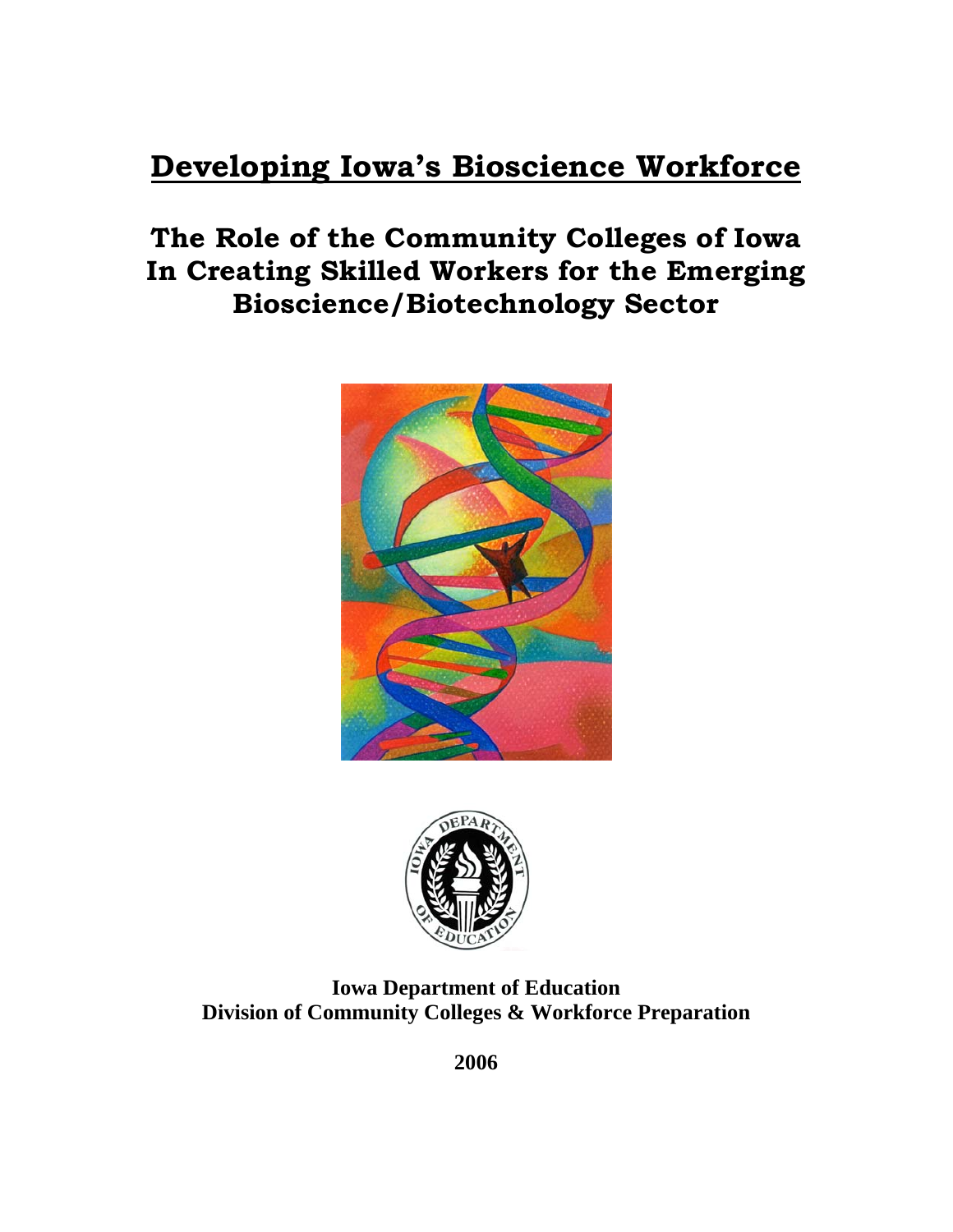State of Iowa Department of Education Grimes State Office Building Des Moines, Iowa 50319-0146

#### **State Board of Education**

Gene E. Vincent, Carroll, President Rosie Hussey, Mason City, Vice President Jackie Dout, Pella Charles C. Edwards, Jr., Des Moines Sister Jude Fitzpatrick, West Des Moines Brian Gentry, Des Moines John Jessen, (Student Member), Des Moines Wayne Kobberdahl, Council Bluffs Mary Jean Montgomery, Spencer Max Phillips, Woodward

#### **Administration**

Judy A. Jeffrey, Director and Executive Officer of the State Board of Education Gail M. Sullivan, Chief of Staff

#### **Division of Community Colleges and Workforce Preparation**

Janice Nahra Friedel, Ph.D., Administrator

#### **Bureau of Community Colleges and Career and Technical Education**

Roger Utman, Ph.D., Education Consultant Jeremy Varner, Intern

It is the policy of the Iowa Department of Education not to discriminate on the basis of race, color, national origin, gender, disability, religion, creed, age or marital status in its programs or employment practices. If you have questions or grievances related to this policy, please contact the Legal Consultant, Department of Education, Grimes State Office Building, Des Moines, Iowa 50319-0146, 515-281-5295.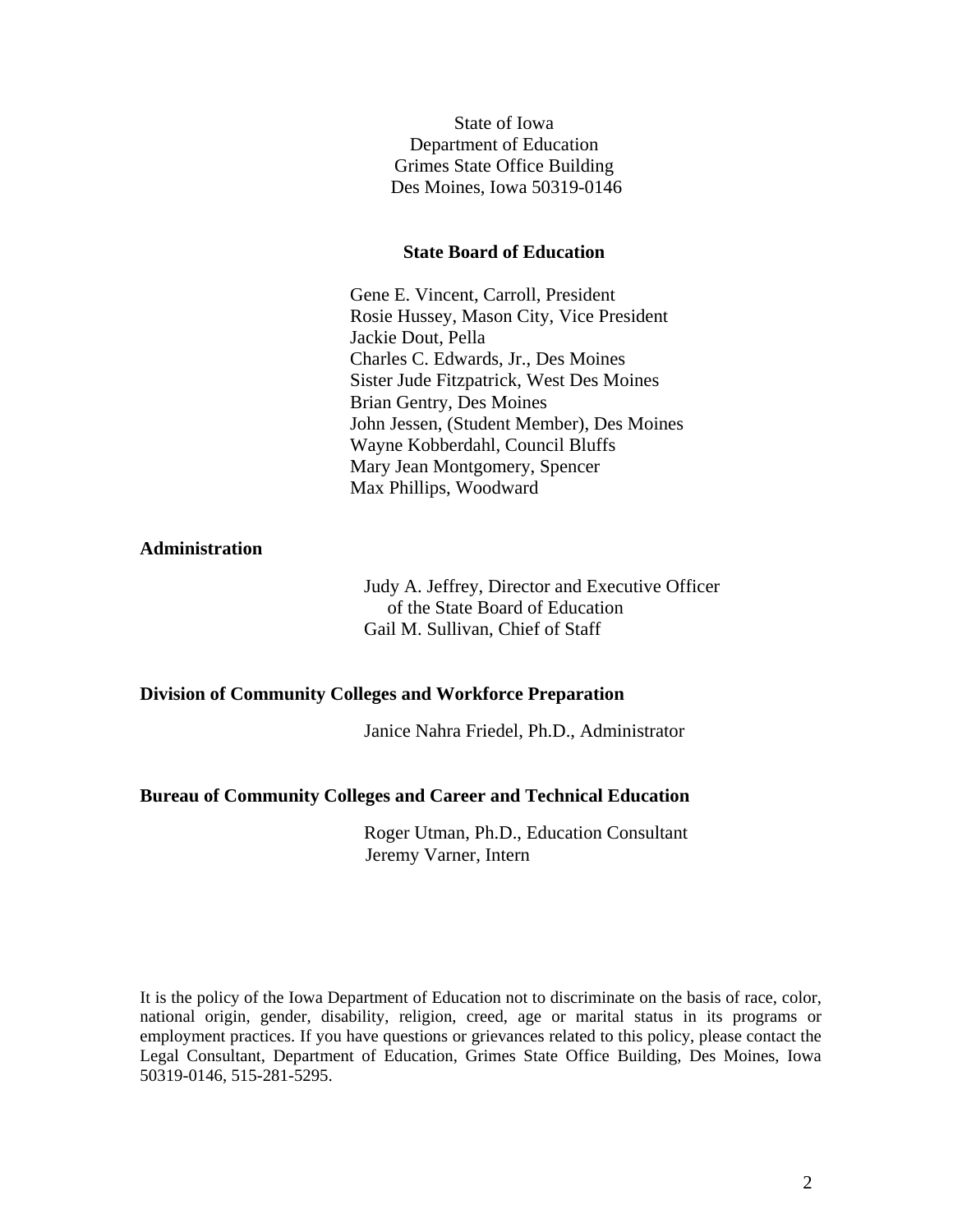# Iowa State Board of Education Community College Council Membership

State Board of Education Members

Wayne Kobberdahl, Ph.D., Chair Jackie Dout Rosie Hussey Max Phillips

## Community College Trustee

Moudy Nabulsi, Trustee Southeastern Community College

Community College President

Barb Crittenden, Ph.D., President Southwestern Community College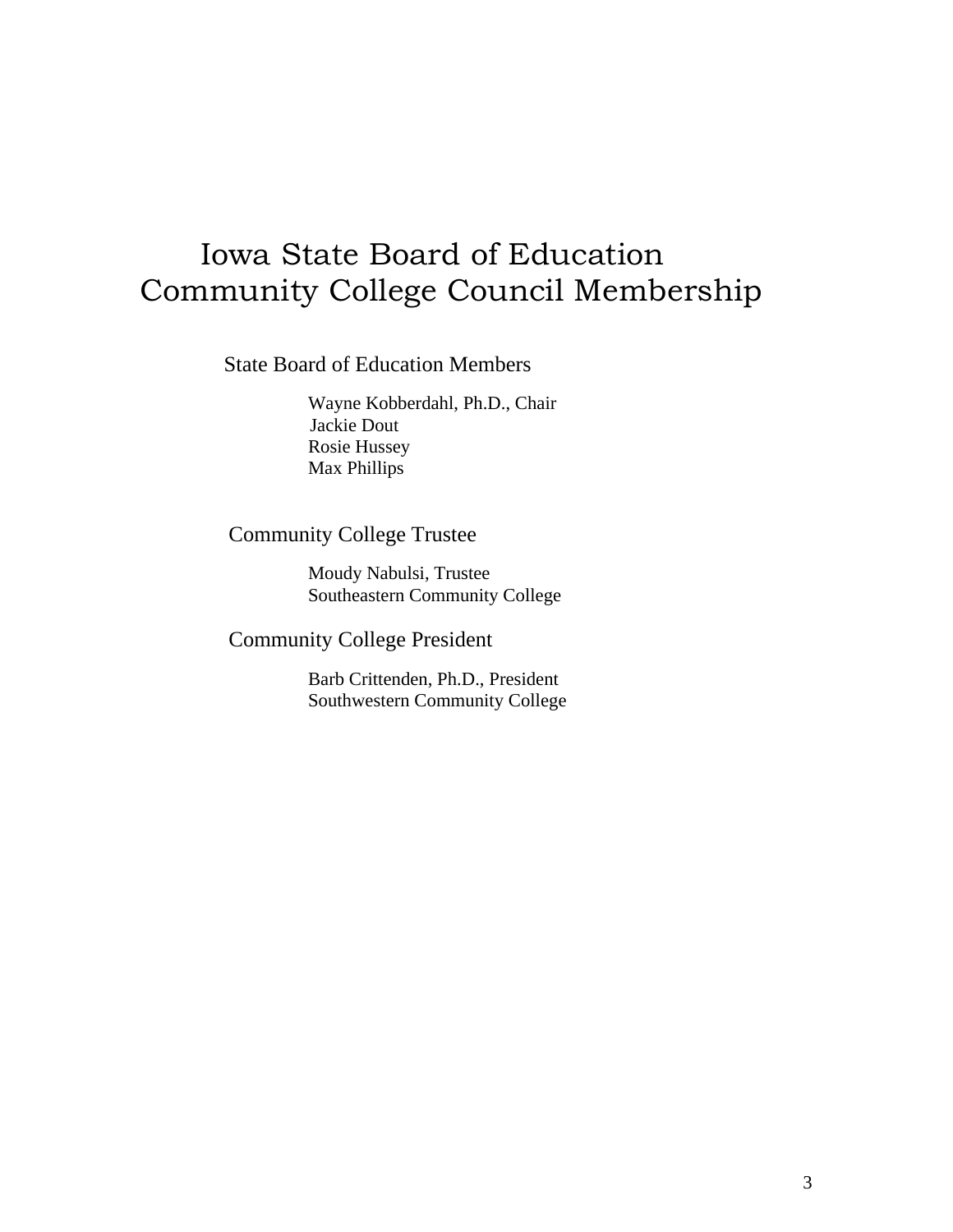# **Contents**

| <b>Bioscience and Biotechnology Community College</b> |  |
|-------------------------------------------------------|--|
| <b>Summary of Each Community College's</b>            |  |
| <b>Community College Faculty Involved</b>             |  |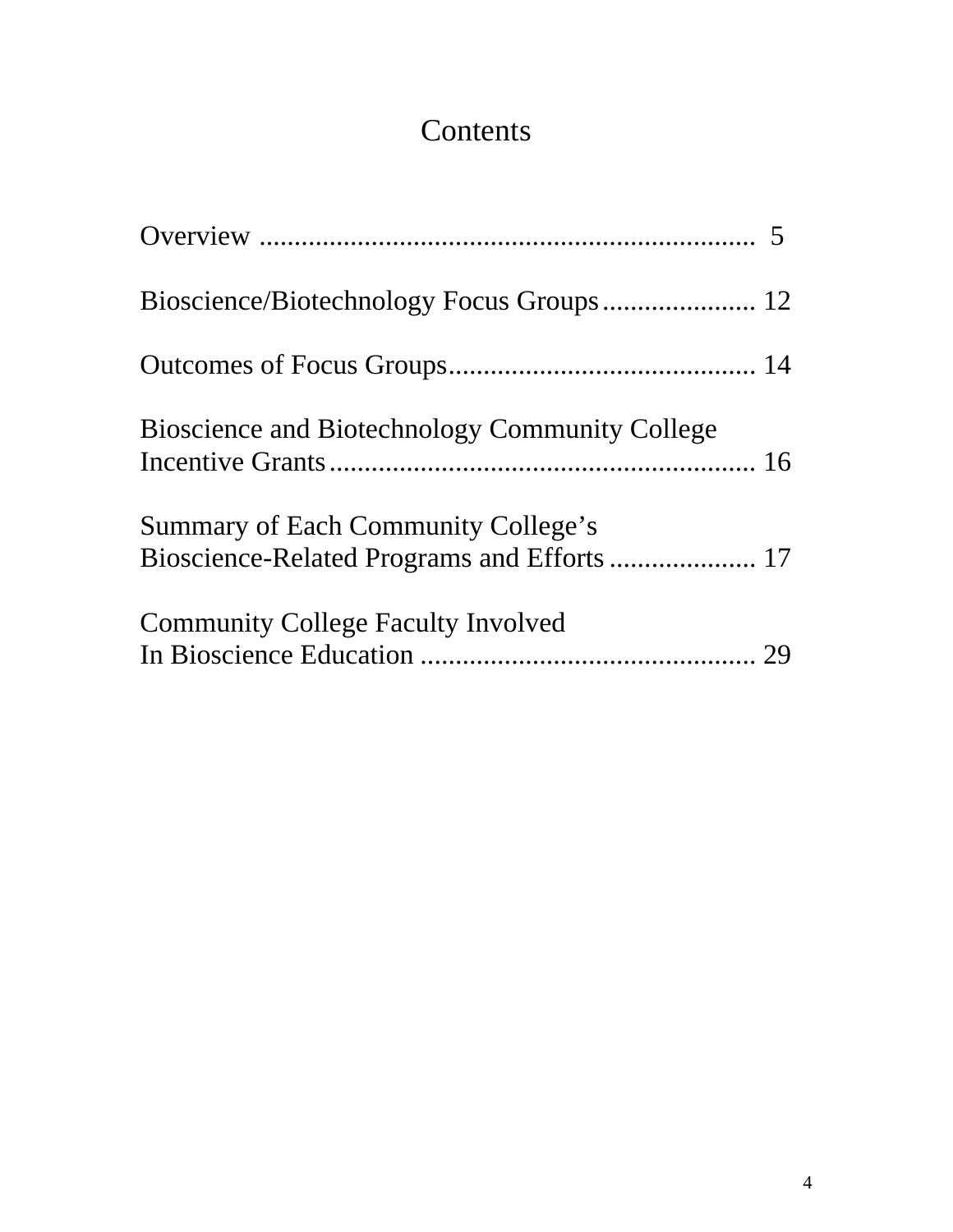

## **Overview**

 $\overline{a}$ 

 The Iowa economy is undergoing great change. Among the sectors deemed important to Iowa's economic future is bioscience. A report by Battelle (Iowa's Bioscience Pathway for Development) notes there is no commonly accepted definition of what constitutes the bioscience sector but suggests it includes agricultural, medical, plant-life sciences, and related industrial activity.<sup>[1](#page-4-0)</sup>

 Since the value of skills is paramount in the innovation and knowledge economy, higher education institutions play a pivotal role.<sup>[2](#page-4-1)</sup> While often this is perceived as involving only four-year institutions, the pre-baccalaureate level is critical in training and retraining the bulk of the workforce for high value added employment. The importance of community colleges in this effort cannot be understated given the state's high retention of community college graduates.<sup>[3](#page-4-2)</sup> Community colleges' accessibility, flexibility, and relatively low cost put them in a unique position to train or retrain most workers for an increasingly competitive global market.<sup>[4](#page-4-3)</sup>

With regard to biosciences, the Bioscience Pathway for Development report noted that Iowa has the opportunity to build a world-class technical workforce that will provide it with an advantage in attracting and retaining bioscience companies.<sup>[5](#page-4-4)</sup>

In the Batelle Report, the community colleges specifically addressed one of the efforts which the Report recommended in the Mission Statement for the State, that being:

http://www.rand.org/pubs/monographs/2004/RAND\_MG164.pdf 3

<span id="page-4-0"></span><sup>&</sup>lt;sup>1</sup> "Iowa's Bioscience Pathway for Development" Battelle Technology Partnership Practice. July 2004. Available online at: http://www.iowalifechanging.com/downloads/IowaStrategicReport704.pdf 2

<span id="page-4-1"></span><sup>&</sup>lt;sup>2</sup> "The 21<sup>st</sup> Century at Work: Forces Shaping the Future Workforce and Workplace in the United States." Lynn Karoly and Constantijn Panis. Rand Labor and Population. Available online at:

<span id="page-4-2"></span><sup>&</sup>lt;sup>3</sup> "Putting It All Together" Kelly, Patrick. National Center for Higher Education Management Systems (NCHEMS). May 5, 2005. Available online at:

http://www.state.ia.us/educate/ccwp/cc/reports/implications.pdf

Also, more students attend community colleges than the four-year Regent's institutions. 4

<span id="page-4-4"></span><span id="page-4-3"></span><sup>&</sup>lt;sup>4</sup> A series of articles by A. Stephen Dahms highlights the role of community colleges in training and retraining the biotechnology workforce. These articles can be found in the journal Biochemistry and Molecular Biology Education. Available online at: http://www.bambed.org/cgi/content/full/31/5/346 5 Battelle.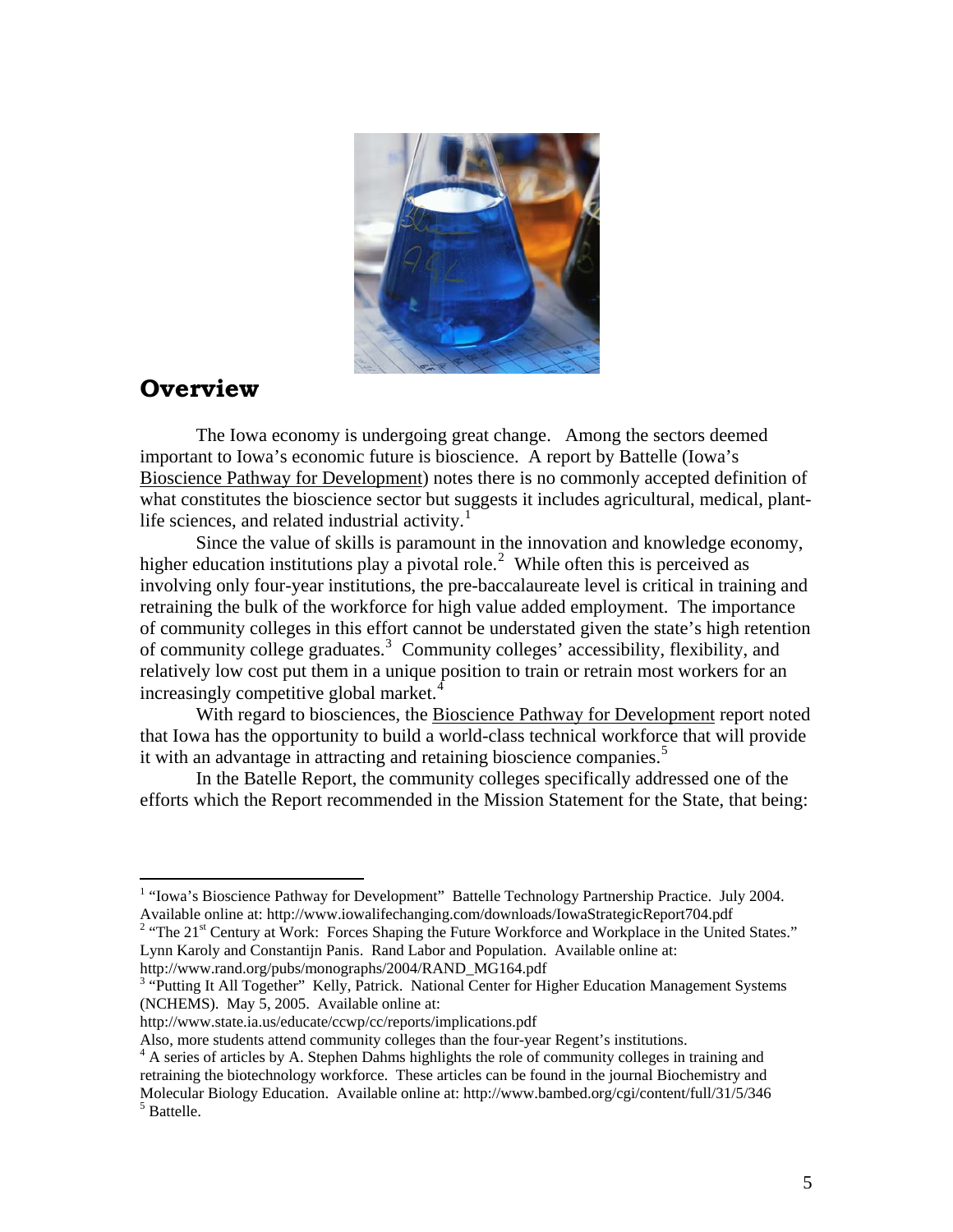• **Apply itself** (Iowa**) to the creation of an educational, economic, and social environment conducive to the creation, attraction, and retention of human talent** 

 As part of the mission, the Report recommended that the State …**adopt the best practices proven as drivers….including:** 

- **Intensive networking across sectors and with industry**
- **Access to specialized facilities and equipment**
- **Patience and a long-term perspective**

Again these practices have been utilized by the community colleges. Two key points from the Batelle Report addressed by the community colleges are:

**"The current level of Iowa's bioscience employment concentration is considered to be regionally specialized.** The fact that bioscience employment in Iowa accounts for a larger share of private sector employment than the industry does at the national level results in an above-average location quotient for Iowa. Overall, the state posses a regional specialization in the bioscience industry that is 24 percent more concentrated than the nation's."

**"Iowa also has placed an emphasis on support for 2-year programs and workforce skills training, a process facilitated by the large and innovative community college system.** Workforce education and development in Iowa benefits from a strong and dynamic community college system, which comprises 15 institutions."

Production level talent and technicians will be critical to sustain the growth of skill-intensive bioscience businesses (a sizeable percentage of bioscience companies' positions are pre-baccalaureate). <sup>[6](#page-5-0)</sup> The rapidly evolving nature of bioscience industries makes community colleges, which are designed to quickly respond to changing economic needs, an essential part of the multi-tiered workforce development process.<sup>[7](#page-5-1)</sup> Among Battelle's recommendations was the development of a bioscience vocational career education program and articulation agreements between various levels of bioscience education.<sup>[8](#page-5-2)</sup>

 Community colleges in Iowa have each developed different programs to train people within their merged areas for changes in the economy. Some have focused on bioscience and related fields more than others. This document comprises a short, nonexhaustive list of community college bioscience programs and offerings.

 Program classification is among the principal challenges with compiling such an inventory relates to program classification. It may make sense to limit the discussion of community college bioscience programs by filtering out some traditional nursing, agricultural, and industrial programs -- possibly by emphasizing biotechnology. However, some "life science" programs not considered in the field of "biotechnology"

 $\overline{a}$ 

<span id="page-5-0"></span> $6$  Two-thirds of biomanufacturing employees have less than a baccalaureate degree. Window on the Workplace 2003. A Training Needs Assessment for the Biomanufacturing Workforce. North Carolina Biotechnology Center Education and Training Program. March 2003.

<span id="page-5-1"></span><sup>7</sup> Dahms.

<span id="page-5-2"></span><sup>8</sup> Battelle.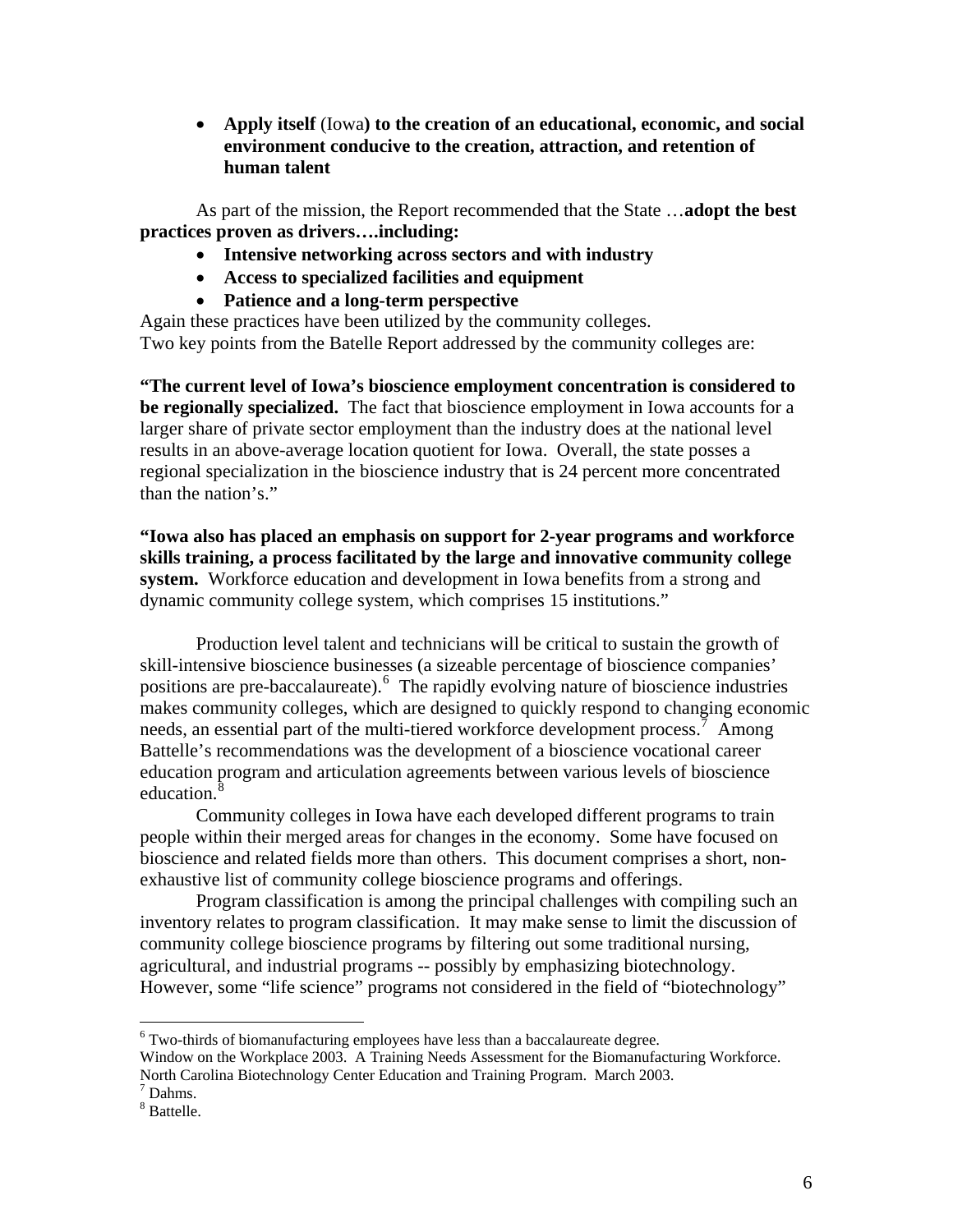are also relevant (e.g. medical equipment programs). The problem is determining exactly where to draw the line – clearly there will be overlap. Depending on the course offerings of a given program, a program may or may not be "bioscience-related. Part of the answer to these issues lies in the curriculum and what skills students are learning. The Battelle report suggests the focus should be on six emerging technology platforms including bioeconomy (e.g. biofuels), advanced food products (e.g. neutraceuticals), animal systems, integrated biosecurity, and pharmaceutical/post-genomic medicine.<sup>[9](#page-6-0)</sup>

 Regardless of the definition, the efforts of some community colleges stand out. Several community colleges have developed programs that are explicitly designed to meet the growing need for biotechnology-related technical workers. Many have partnered with local bioscience industries to better train workers for emerging high tech vocations. Others have partnered with area high schools (forming career academies or offering short courses) to spur students' interest and provide skills in bioscience fields.

Several of the colleges have designed their programs specifically to meet the needs of companies within their districts. Indian Hills Community College (IHCC) has created a bioprocess technology program to meet the needs of biotechnology industries in the Iowa Bioprocessing Center in Eddyville (Cargill, Ajinomoto Heartland, Ajinomoto Food Ingredients and Wacker Chemical). Similarly, Iowa Lakes Community College (ILCC) has developed biomass energy processing and sustainable energy resources management programs specifically designed to meet the growing need for ethanol and bio-diesel production workers and managers. Given the diverse nature of bioscience industries, community college programs vary considerably depending on what types of industries are located within their districts. Iowa Central Community College (ICCC) offers an industrial laboratory technician program to meet the needs of Fort Dodge Animal Health and other pharmaceutical companies. The program emphasizes Good Manufacturing Procedures (GMP) and Good Laboratory Procedures (GLP) that are important to the pharmaceutical industry (rather than fermentation processes important to bio-fuel industries). $10$ 

 While these programs cater to local industries, most two-year technician programs labeled "biotechnology," "bioprocess," or "industrial laboratory" have at their core a similar base of academic courses (e.g. biology I and II, chemistry I and II, microbiology, molecular biology, organic chemistry or biochemistry, and genetics in addition to basic English/math general education courses). While there is some variation, the science background offered with these programs appears similar. The variation that does exist is partially related to variation in local industry needs (e.g. Western Iowa Tech Community College's biotechnology program emphasizes molecular biology because of protein/gene research in the Sioux City area). Individual programs also vary in the proportion of credit hours earmarked for science background courses and applied technical courses. While IHCC's bioprocess technology program is very industry-oriented with a high percentage of courses designed to provide technical skills (no biology II or chemistry II and most

<sup>&</sup>lt;sup>9</sup> Battelle.

<span id="page-6-1"></span><span id="page-6-0"></span><sup>&</sup>lt;sup>10</sup> Information about individual community college's bioscience-related programs, efforts and happenings were collected from college websites, Iowa Dept. of Education Shaping the Future Report (available online at: http://www.state.ia.us/educate/ccwp/cc/reports/stf04.pdf), IHCC pamphlets and other literature, and correspondence with deans/program coordinators involved with bioscience-related programs at individual community colleges.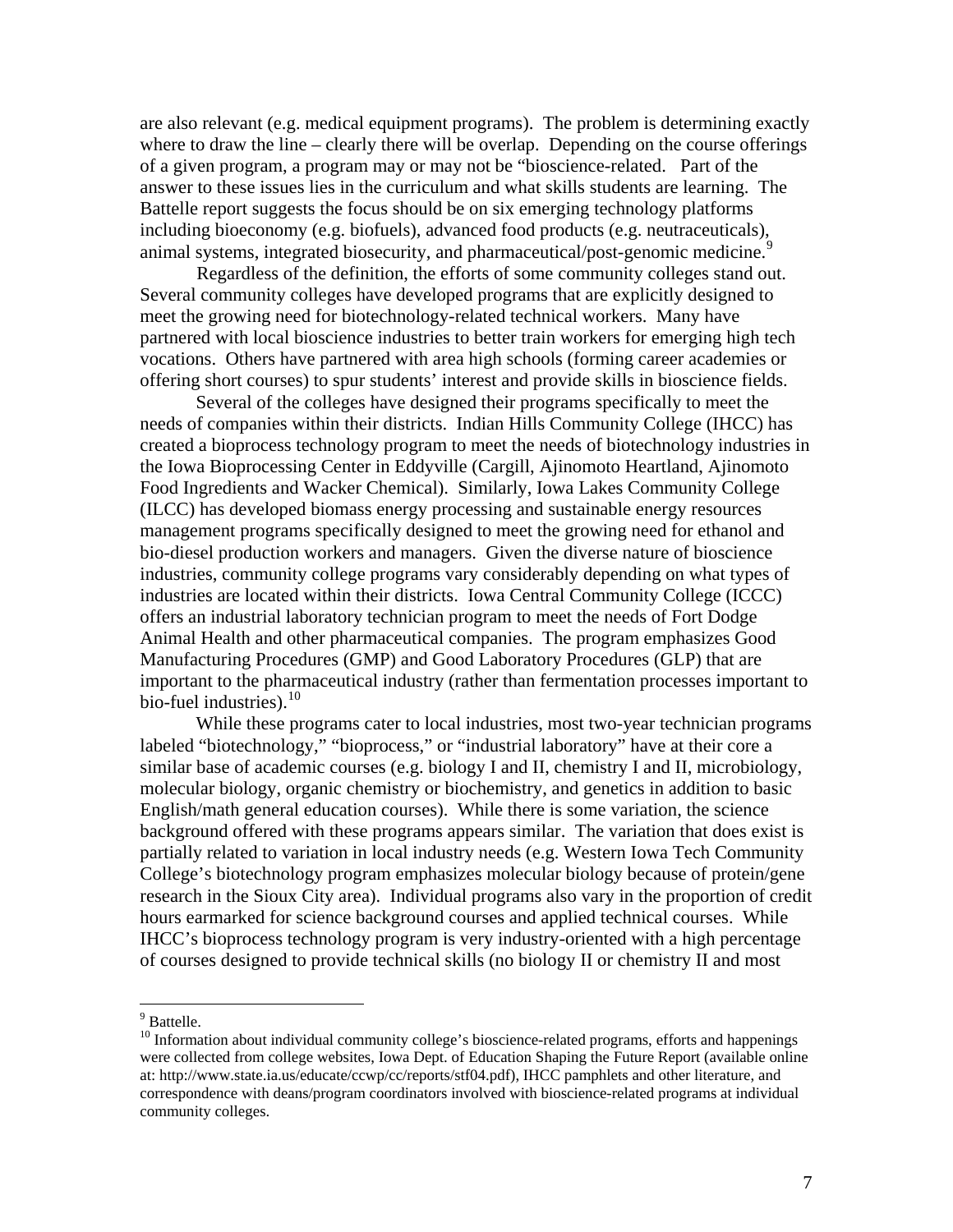science courses are "applied" science), Des Moines Area Community College's (DMACC) biotechnology program appears to have a high percentage of credit hours earmarked for courses designed to teach scientific principles (with fewer courses for hands-on technical skills such as equipment maintenance).

 Most of the variation between programs appears to be in the content of required technical courses. Western Iowa Tech's program includes a pair of four credit biotechnology courses that focus on genomics and proteomics. Iowa Central's program includes a pair of biotechnology methods courses focusing on laboratory methods and GMP/GLC regulations (though industrial processes such as fermentation are also discussed). The bioprocess technology program at Indian Hills is the most industryoriented with courses in ethanol/bacterial/fungal fermentation, quality management, process control, and industrial maintenance. As with all certificate programs, biosciencerelated certificate programs involve less coursework (in both science and technical areas) than associate degree programs.

 The programs also vary in the area of work-based learning components. While some programs are entirely school-based and do not require internships (e.g. Western Iowa Tech's biotechnology AS program), others require a large portion of total credit hours to be spent on training at local companies. Ellsworth Community College's (Iowa Valley Community College District) biotechnology program includes 15 credits of co-op field experience (supervised on the job training). Other AS programs appear to have about 3-4 credits earmarked for internships in their fourth semesters (e.g. Des Moines Area's biotechnology AS program).

 In addition to credit programs, community colleges are also offering noncredit training (or retraining) to workers in emerging biotech industries. IHCC offers partial day and multi-day workshops on a variety of industrial biotechnology topics at the Iowa Bioprocess Training Center in Eddyville. Iowa BioDevelopment (an IHCC outreach program) offers area industries customized needs assessments, job analyses, and training programs.

 It is important that workers be trained for positions likely to become available in their area and that the size of credit biotechnology programs (in terms of enrollment) not exceed projections for industry needs. While many skills students learn are transferable to other related sectors (e.g. chemical processing/manufacturing), this may not be the case for all skills. If biotechnology-related jobs are not anticipated in a given area, it may not make sense for colleges (especially small ones) to invest in expensive two-year biotechnology AS or AAS programs.<sup>[11](#page-7-0)</sup> A July 2004 statewide biotech training needs assessment completed by Indian Hills Community College for the Iowa Department of Economic Development found that in more than half of the community college districts there was only one biotech company or none whatsoever.<sup>[12](#page-7-1)</sup> The Battelle report notes that

 $\overline{a}$ 

<span id="page-7-0"></span><sup>&</sup>lt;sup>11</sup> Dahms. (specifically "Commentary: Industrial Biotechnology Education: A Model of Collaboration between Industry and Academia). Dahms suggests such programs are only warranted in industry clusters and even then with only 10-30 graduates each year. He also argues that significant industry support in the form of donated equipment, management time, and facilities is required.

<sup>&</sup>quot;Signs of Life: The Growth of Biotechnology Centers in the U.S." Joseph Cortright and Heike Mayer. The Brookings Institution Center on Urban and Metropolitan Policy. Available online at:

<span id="page-7-1"></span>http://www.brookings.edu/dybdocroot/es/urban/publications/biotech.pdf<br><sup>12</sup>The 50-company biotech training needs assessment was completed by IHCC for the Iowa Department of Economic Development. However, the methods used in the survey involved community colleges reporting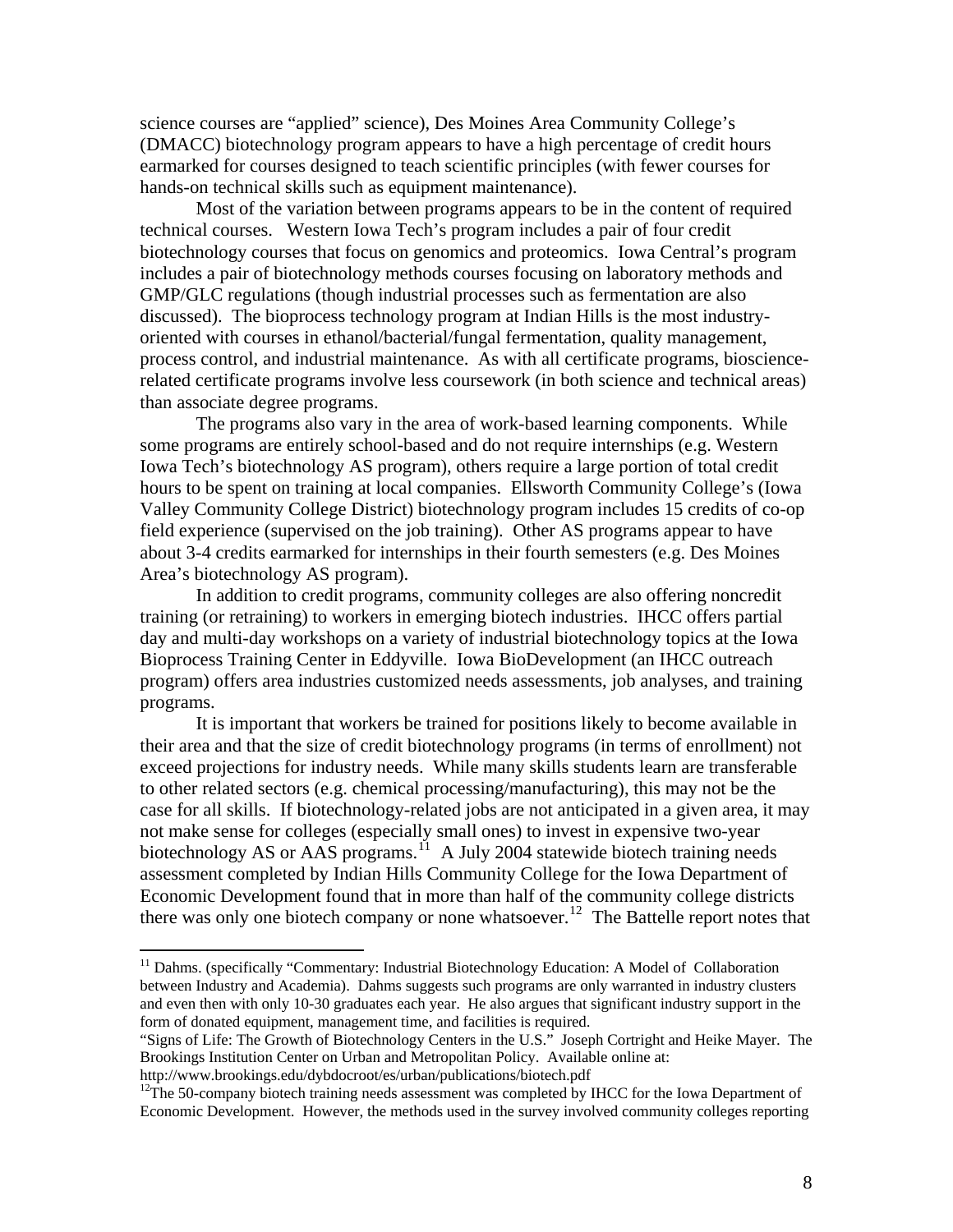"a critical mass of customers is needed to justify the investment [into a customized bioscience vocational program]."<sup>[13](#page-8-0)</sup> Instead, it may be appropriate for these colleges to offer biology/chemistry programs designed for transferring to four-year institutions or "shared" programs with other community colleges. It may also be appropriate for certain colleges to become bioscience hubs (training technicians for the industry or providing additional training to individuals with baccalaureate degrees needing practical/hands-on experience) while others focus on other potentially emerging industries within their districts. The Battelle report seems to support such an arrangement stating community college students could learn general coursework at their host college then transfer to the Eddyville Biotech Training Center for more complex core courses.<sup>[14](#page-8-1)</sup> In the future, it is likely community colleges will partner with each other to offer their students access to various bioscience programs (possibly following an IHCC model). It may be possible to further expand IHCC's pilot program to other areas of the state with three to five community colleges acting as bioscience hubs and partnering with the remaining 10-12 colleges. Each hub could potentially focus on specific bioscience/biotechnology fields.<sup>[15](#page-8-2)</sup> Community colleges may also wish to investigate reciprocal agreements with similar institutions in adjacent states (such as Southeastern Community College does to offer Iowa students opportunities in medical imaging programs offered at an Illinois community college).

 This highlights the importance of partnerships. The community colleges with biotechnology-related programs appear to have partnered closely with local industry for curriculum development and internships.. DMACC partners with seven companies for its biotechnology program and ICCC's industrial laboratory technician program has a close relationship with Fort Dodge Animal Health. The active participation of industry in work preparation programs allows educators to better meet industry needs and enhances the competitiveness of graduates in the labor market.<sup>[16](#page-8-3)</sup>

 The colleges have also begun partnering with area high schools as suggested by the Battelle report.[17](#page-8-4) Kirkwood Community College is creating science-oriented Career Edge academies in five high schools. Hawkeye Community College (HCC) is working to develop a 2+2 biotechnology career academy with area high schools. One barrier to the creation of career academies is the need for high school instructors to have advanced degrees in their field for program articulation. Since bioscience degree holders are already in high demand, finding instructors with advanced degrees is challenging.<sup>[18](#page-8-5)</sup>

biotech companies within their areas. Some community colleges did not report or underreported (e.g. ICCC had reported no biotech companies within their merged area but the Iowa Biotechnology Association reports companies such as Wyeth division and veterinary pharmaceutical maker Ft Dodge Animal Health is located there) and many companies opted not to participate. Additionally, no attempt was made to project future training needs (the presumption is that the industry is growing).

<span id="page-8-0"></span><sup>&</sup>lt;sup>13</sup> Battelle.

<span id="page-8-2"></span><span id="page-8-1"></span><sup>&</sup>lt;sup>14</sup> IHCC is currently working on putting together the "shared" program.<br><sup>15</sup> For example, one bioscience hub could focus on bioprocessing while another could focus on the substantively different training needs of pharmaceutical manufacturers. The Biotech Training Needs Assessment confirms that there is significant variation in the training needs of the state's diverse group of biotech companies.

<span id="page-8-4"></span><span id="page-8-3"></span> $16$  Dahms.

<sup>&</sup>lt;sup>17</sup> Battelle.

<span id="page-8-5"></span> $18$  A program designed to encourage high school biology/chemistry teachers to get masters degrees would be valuable.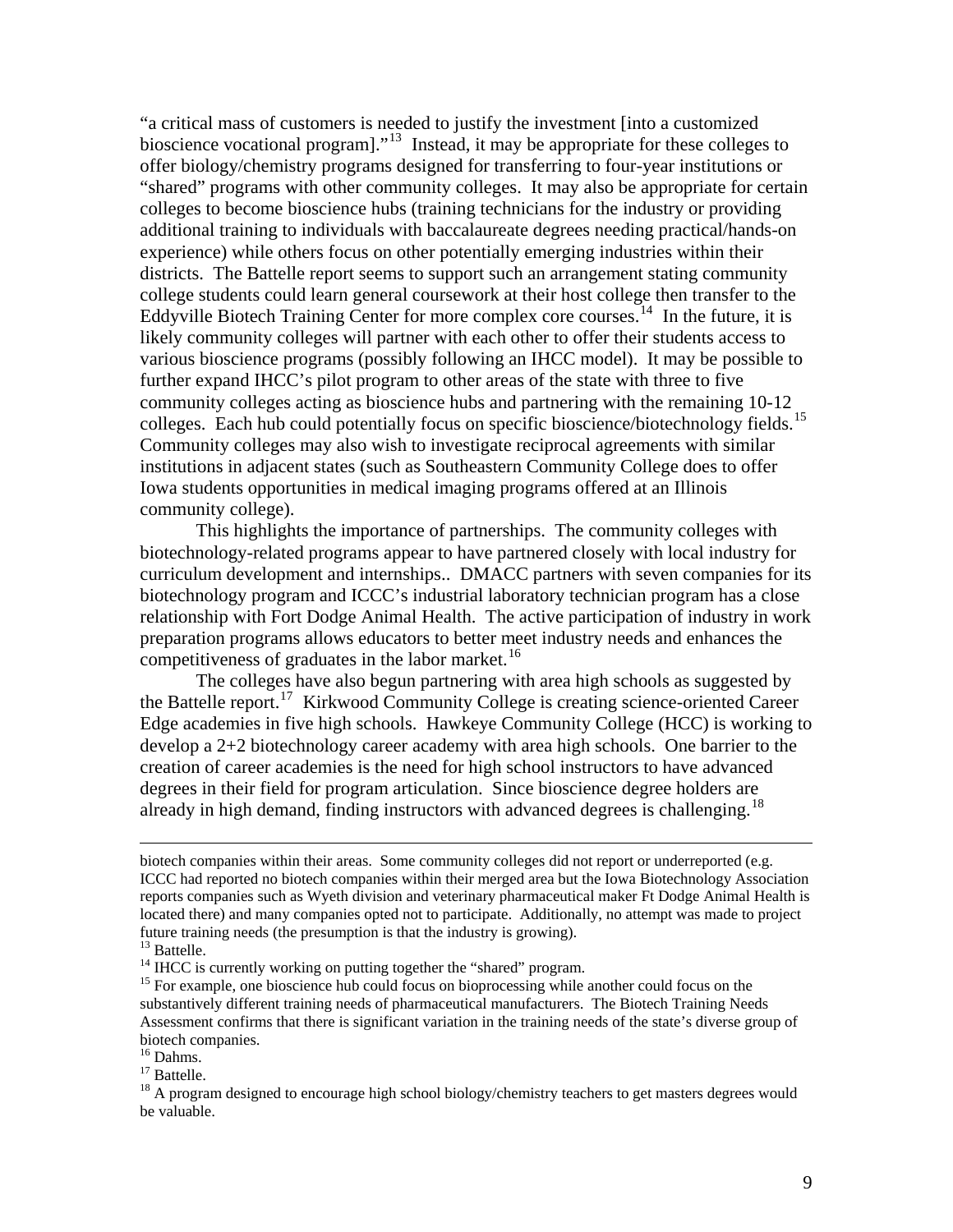DMACC, ICCC and WITCC have also made attempts to reach out to high school students to spur their interest in biotechnology and related industries.

It seems possible for community colleges to increase bioscience-related professional development opportunities to high school science teachers as well.<sup>[19](#page-9-0)</sup> Eastern Iowa Community College District has offered several biotech workshops in cooperation with ISU faculty and Monsanto. IHCC partners with its local area education agency (AEA) to provide fermentation-related bioprocess workshops for high school educators. DMACC has provided biotechnology teacher workshops in conjunction with Project SEMI. DMACC reported that while few community colleges offer professional development opportunities to K-12 teachers, many colleges are interested and willing to provide the service. Because of the high cost of laboratory space and equipment, community colleges might better serve teachers' (particularly high school science teachers) professional development needs in this area than other institutions. The distribution of community colleges throughout the state may make it easy for teachers to access workshops and other opportunities. The potential also exists for community colleges to work with high school guidance counselors to highlight emerging bioscience career paths (helping to fill a gap cited by the Iowa Biotechnology Association). IHCC and DMACC have already begun this process.<sup>[20](#page-9-1)</sup>

 Partnerships are also growing between community colleges and the state's public four-year universities. Some of the biotechnology-related associate degree programs and many courses of other programs are transferable to four-year institutions. DMACC's biotechnology program is articulated with UNI's biotechnology B.A. program (a 2+2 arrangement). The Battelle report suggests the eventual goal should be seamless 2+2+2 programs (integrated from high school, through two year programs, to baccalaureate programs).<sup>[21](#page-9-2)</sup> HCC appears to be heading in this direction with plans for biotech career academies, a biotechnology AS degree program, and articulation of the two-year program with UNI's biotechnology program. The new biotechnology program at UNI is a starting point for articulation of most community college biotech-related programs, although many program coordinators and deans are not aware of its existence. Additionally, with the highly practical nature of some courses (and skills required by local industries), articulation may not always be possible with all institutions and programs. UNI reported that more standardized programs such as DMACC's biotechnology program are easier to articulate than programs tailored to specific jobs such as the bioprocessing program at IHCC. In cases where articulation is problematic, as many courses as possible should be articulated (especially general science courses). As program and course articulation is improved, it is critical that community colleges make these transferable courses as rigorous as the corresponding courses at the Regent Universities, so students entering challenging four-year science programs are prepared.

 A small number of community colleges may wish to consider recruiting recent graduates of four-year biology and chemistry programs for short post-baccalaureate certificate programs. Often, recent four-year graduates lack on-the-job skills and are unable to meet employers' needs. These graduates sometimes become unemployed or

 $\overline{a}$ 

<span id="page-9-0"></span> $19$  The Biotech Training Needs Assessment report recommended increasing the number of biotechnology professional development opportunities for K-12 teachers.<br><sup>20</sup> IHCC's workforce training needs assessment.

<span id="page-9-2"></span><span id="page-9-1"></span><sup>&</sup>lt;sup>21</sup> Battelle.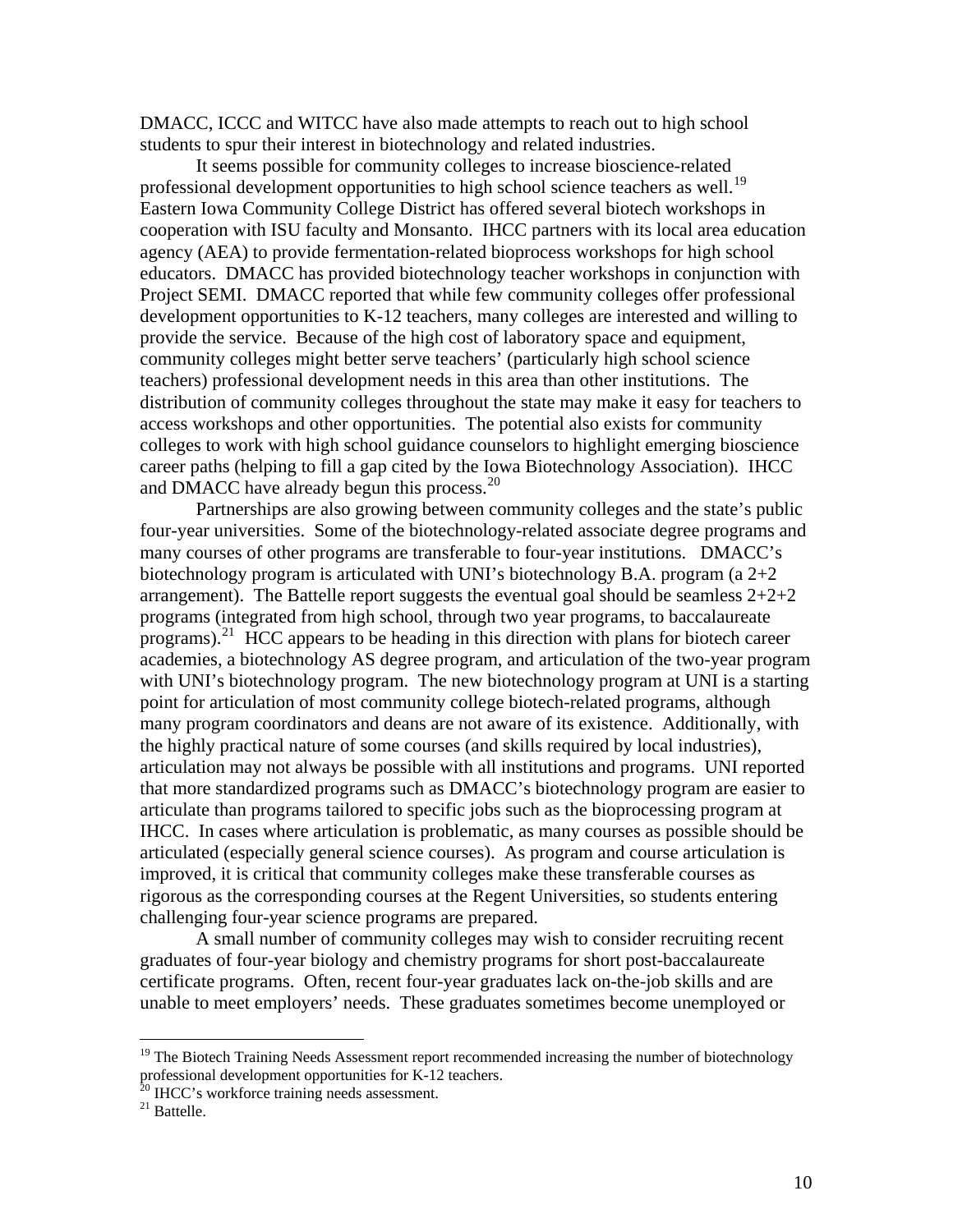underemployed or change careers entirely. This had led a number of community colleges in other states to form "baccalaureate retread" training programs.<sup>[22](#page-10-0)</sup> These continuing education programs are often short industry-oriented certificate programs (designed to provide practical training) and can also be used to meet area industries' retraining needs.

 $\overline{a}$ 

 $22$  Dahms.

<span id="page-10-0"></span>The biotech workforce needs assessment recommended that community colleges begin actively recruiting underemployed four-year college graduates for biotech-related certificate programs.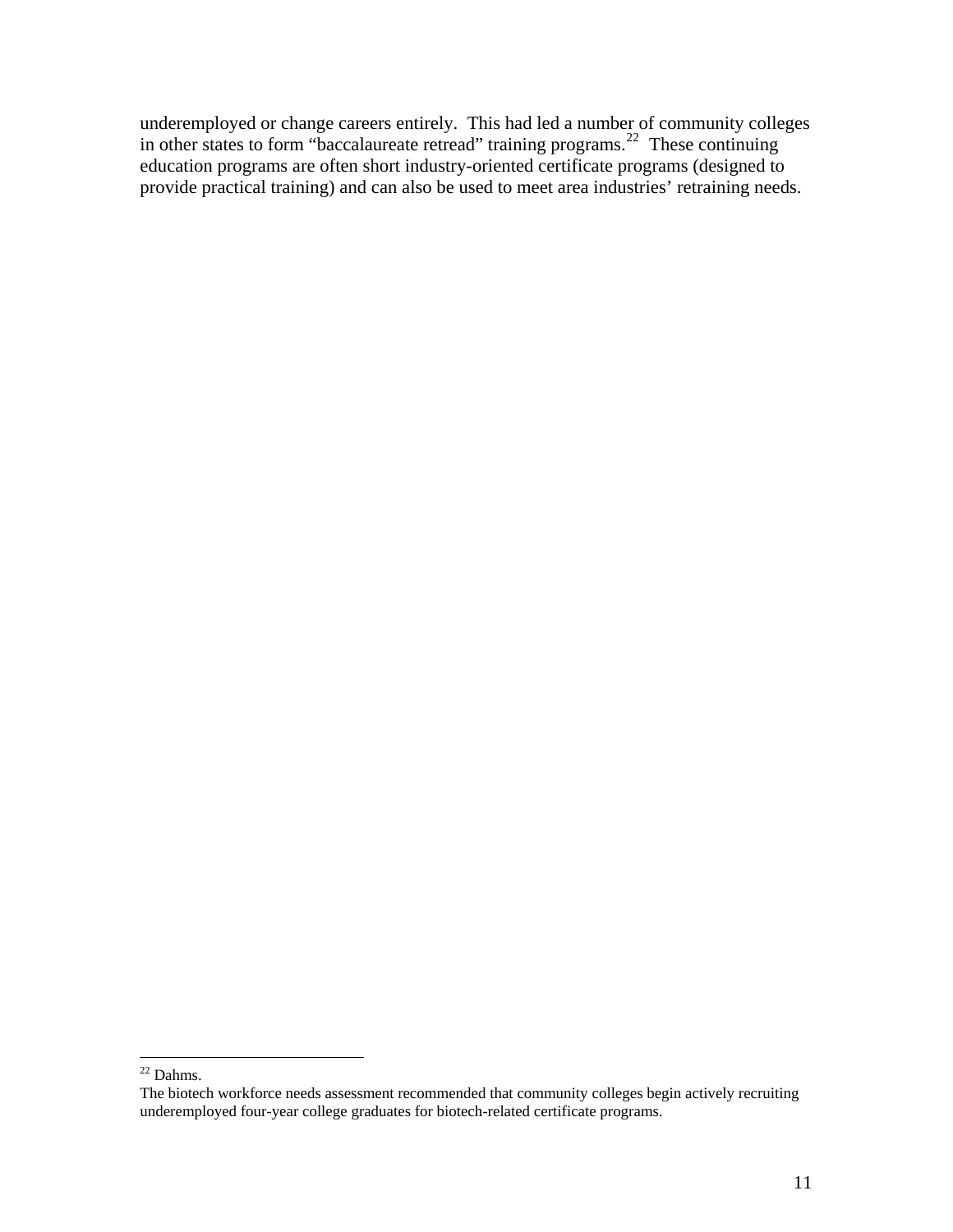

## **Bioscience/Biotechnology Focus Groups**

The Bioscience/Biotechnology Focus Groups funded by the Iowa Department of Education and hosted by various community colleges around the State, were held to discuss the capacity of Iowa's educational institutions to meet Iowa's current and future bioscience/biotechnology workforce. Individuals invited to these focus groups were:

- Secondary science teachers
- Community college bioscience and biotechnology instructors
- High school and community college administrators
- University science teacher preparation program representatives
- University & college bioscience and biotech program instructors & administrators
- Representatives of Iowa's biotech industries and employers
- Department of Education Pre-K-12 and Community College administrators and consultants
- University/College researchers in cutting edge bioscience and biotech-related areas which have the capacity to influence the future economic development

On average, 40 individuals attended each group; the emphasis of the focus groups centered on the preparedness of high school graduates to enter and to be successful in post-secondary bioscience/biotechnology programs, and how to encourage young adults to pursue careers in these fields. Secondly, employers were asked to help identify the skill sets needed of their employees. Third, the groups looked at the capacity of our postsecondary institutions to deliver in-service opportunities to high school science teachers in the "new" work of science.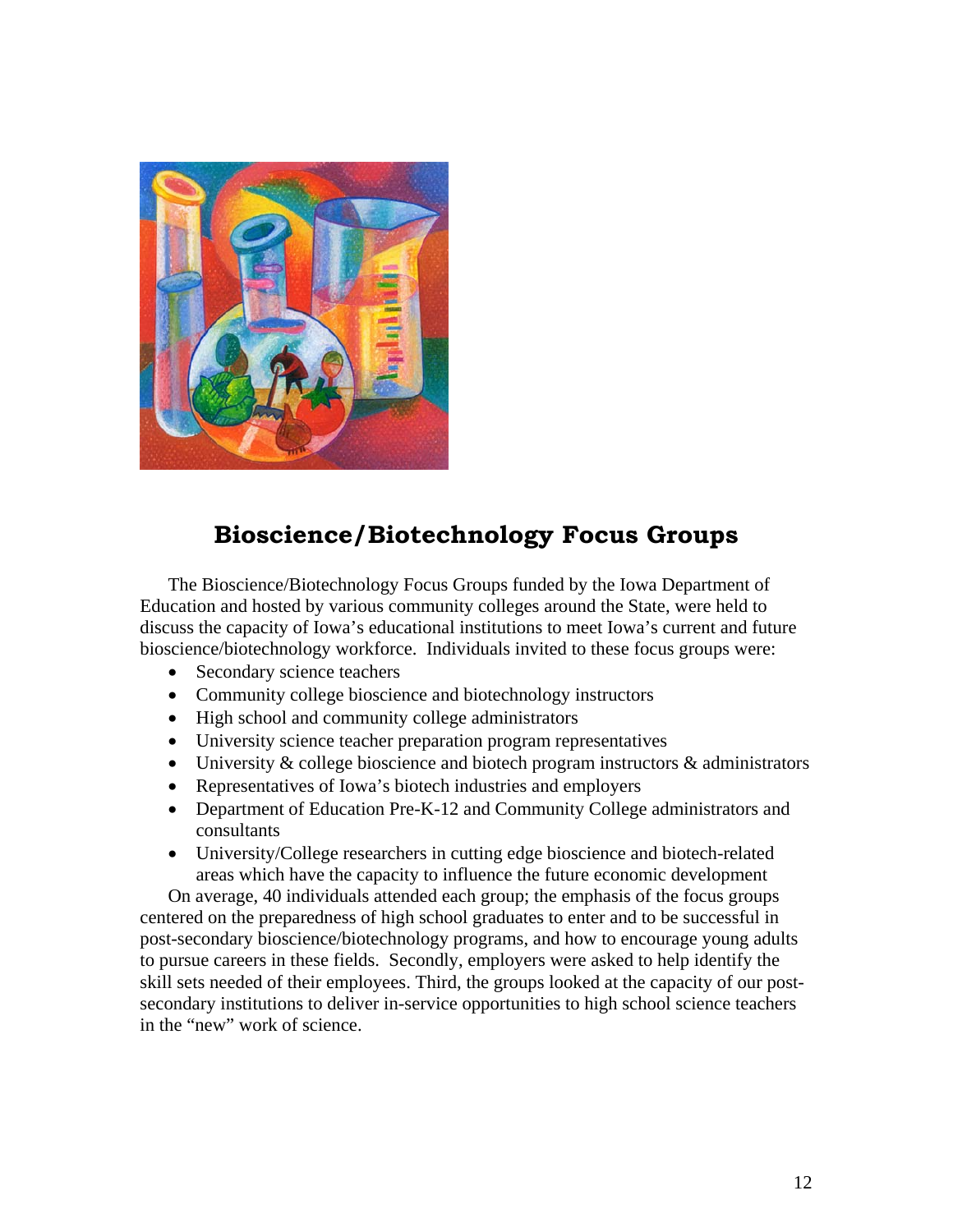Therefore, the groups had the opportunity for educators to talk with area business representatives, and to receive information about what the hosting community college is doing in the area of bioscience/biotechnology. The focus group initiated discussions about program linkages and professional development possibilities for faculty at both the high school and community college levels.

These focus groups specifically dealt with the **Battelle Report Strategy Four** under Strategies and Actions and have begun the process of implementing them.

#### **Strategy Four: Invest in and develop Iowa's bioscience talent pool.**

- **Improve K-12 scientific education by focusing on stimulating interest among Iowa's children in science, thereby preparing them for careers in Iowa's growing bioscience sectors.**
- **Develop a bioscience vocational career education program and ensure seamless delivery between secondary and community college programs that serve Iowa's growing concentration of bioscience employers.**
- **Streamline bioscience articulation agreements within and between community colleges and Iowa's regent universities to allow students to transfer credits between academic institutions.**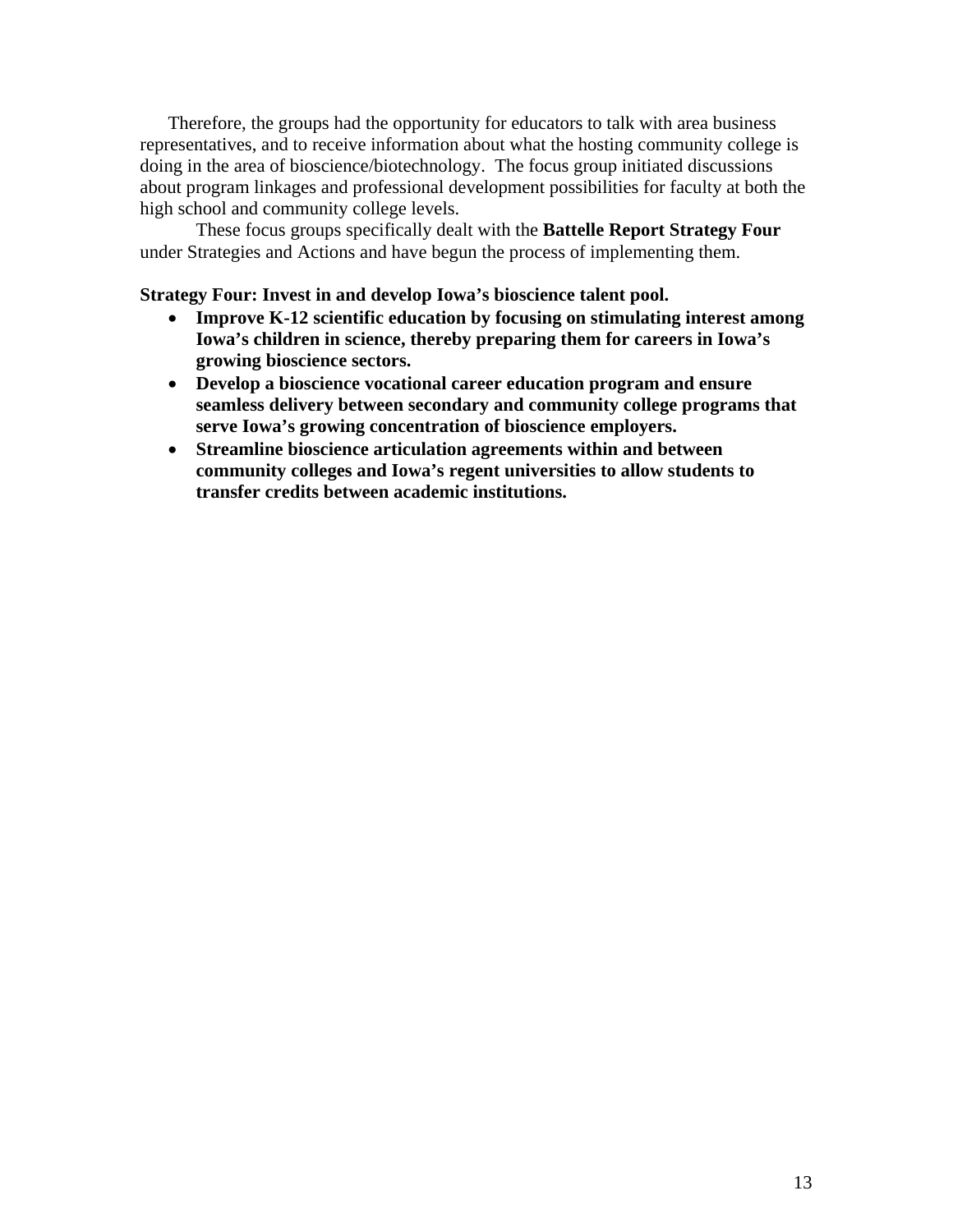

## **Outcomes of Focus Groups**

There were six focus groups hosted by the community colleges during the 2005-2006 academic year. The following colleges hosted: Indian Hills Community College (Ottumwa), Western Iowa Tech Community College (Sioux City), Eastern Iowa Community College District (Davenport), Kirkwood Community College (Cedar Rapids), Iowa Lakes Community College (Emmetsburg), and Des Moines Area Community College (Ankeny). Each Focus Group reinforced there is no one definition of Bioscience/Biotechnology in the State. Therefore, it allows the different regions of the State to form the definition for their region to meet the needs of the area. It also allows for variance between the community colleges in terms of programs offered. There were common themes which emerged across the Groups. Those common to the discussions were:

- People participating had "aha!" moments and wondered out loud why there had not been more communication across the educational levels (secondary schools, community colleges, and fouryear institutions) in looking at learning comes, subject materials and curriculum.
- The Groups kept reaffirming that one model does not fit all industries. Even though this group of industries may be put under the general category of "biotechnology", the industry needs to vary across the State. Curricula cannot just be copied among the colleges in meeting the needs of a particular region of the State.
- Both community college and four-year institution faculties were willing to assist their secondary counterparts in aligning expectations to make programming more seamless and expressed a willingness and eagerness to make programming more seamless. There was also a willingness stated to explore program options and curriculum revisions.
- While the coupling of mathematics to the study of science and that mathematics are the foundation for research, was most heavily discussed at the Western Iowa Tech Focus Group, this issue came up in several of the other Groups.
- A related topic for industry representatives was the issue of dealing with regulations. Whether it was local, state, national, or international regulations, industry representatives stated that having employees willing to work with and be knowledgeable about regulations was important.
- The last common comment across the Focus Groups was that the meetings were a good first start, but that the conversations needed to continue with all the different educational levels and industry involved in further talks.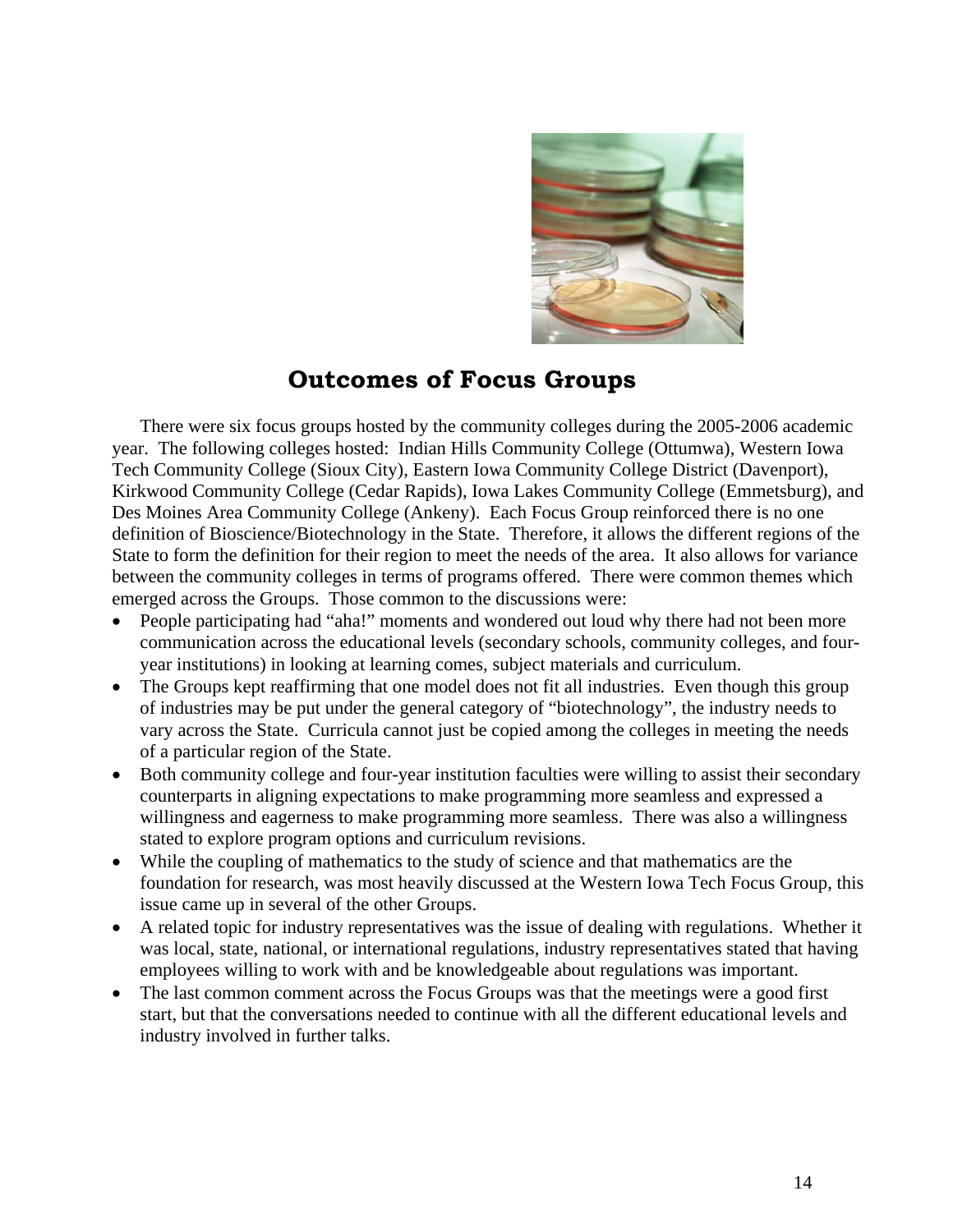





Quantifiable outcomes from the Focus Groups:

- Three of the colleges utilized input from the groups as part of their review process for current biotechnology programs
- Three of the colleges planned to utilize input from their focus group in establishing a biotechnology program for their college.
- Industry representatives from all six focus groups discussed the importance of math/science in employee preparation.
- Industry representatives from all six focus groups discussed the needed "soft" skills" for employees (i.e. communication skills, computer applications, ethics, problem solving, critical thinking, teamwork)
- Educators at each of the six focus groups plan to continue their discussions across the three levels in working on bioscience/biotechnology curriculum.

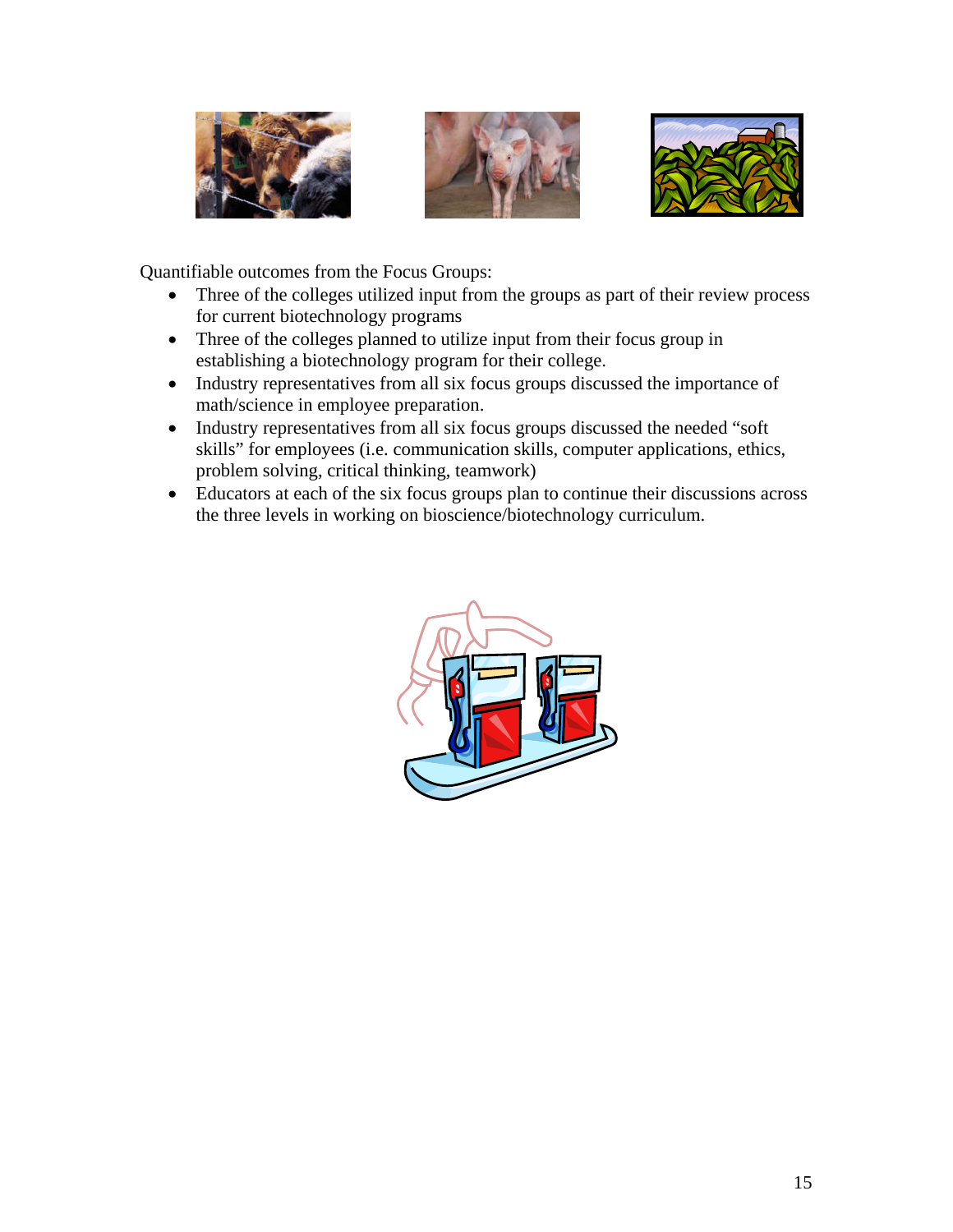

## **Bioscience and Biotechnology Community College Incentive Grants**

 In the Iowa Department of Education funded bioscience/biotechnology focus groups around the State, the groups attempted to start a dialogue among high school, community college and four-year institution faculty and administrators and Biotechnology Industry Representatives and Employers on what should be taught concerning bioscience/biotechnology. To further this joint planning and alignment activity among the three educational levels, the Iowa Department of Education offered a grant opportunity thru a reserve fund established with federal Perkins Vocational Education funds to support development of programs related to the State's "targeted" biotechnology industry. The grants are to the community colleges for assistance with the expansion of these dialogues and their outcomes throughout the State. The intent was to prepare students for a seamless transition through multiple levels of education in science (secondary to community college to 4-year institution) and to aid employers in determining current and future skill sets needed.

 In a recent survey conducted of educational institutions (Fall 2005) by the Iowa Department of Education, professional development opportunities in bioscience/biotechnology are offered piecemeal to K-12 teachers in the State. There are data to support that there are a variety of methods being used to provide professional development opportunities in bioscience/biotechnology, but there is a need for an ongoing dialogue among high school, community college and four-year institutions on what should be taught concerning bioscience/biotechnology.

 Fifteen Community College Incentive Grants, \$5,500 each, were awarded in April 2006. For the colleges, which hosted the six focus groups, the grant for them is to continue the process their institution has started in biotechnology discussions. For the other colleges, the purpose is to begin the process. The colleges will report back to the Department on their grant activities during the grant time period, which ends in September 2007.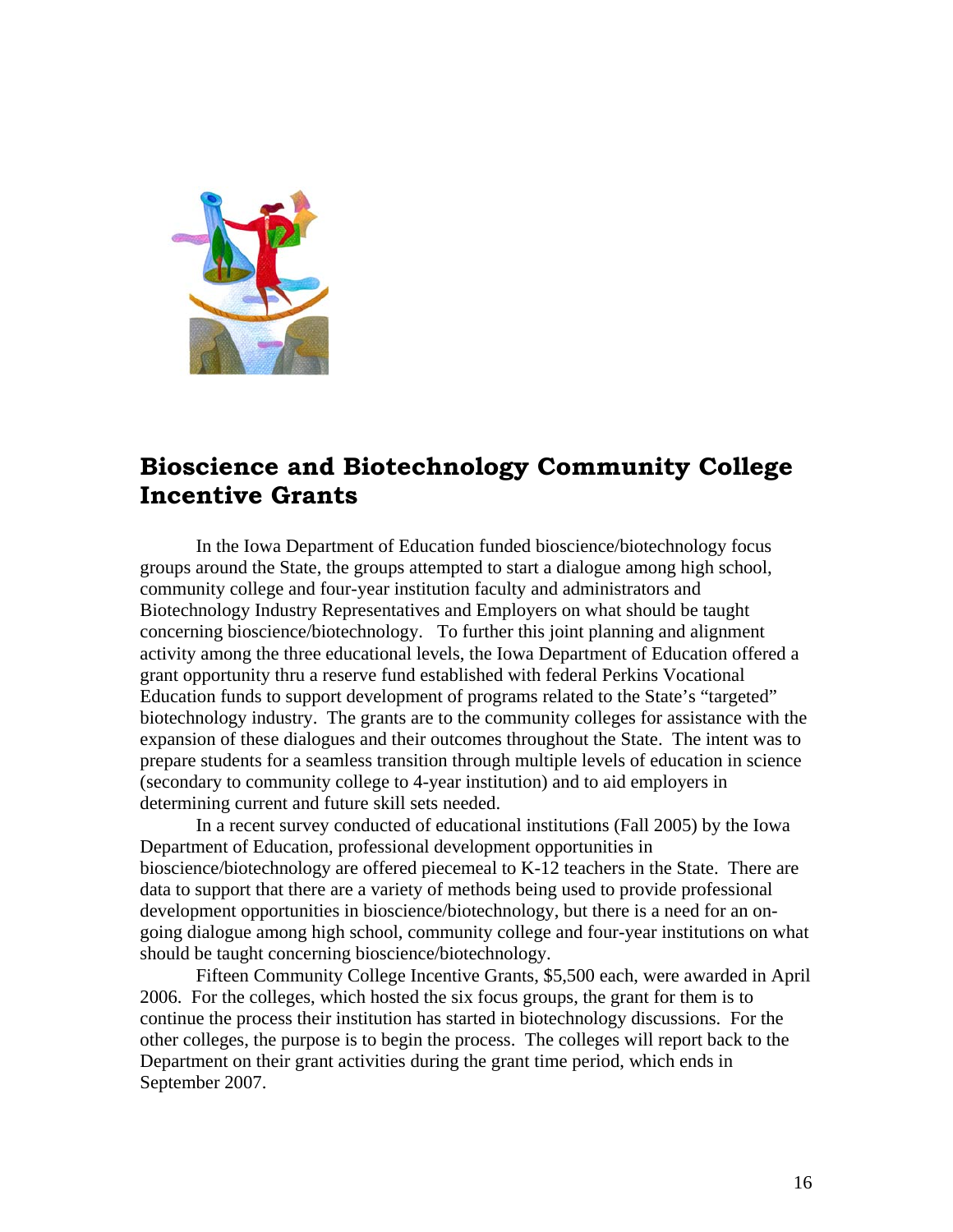

# **Summary of Each Community College's Bioscience-Related Programs and Efforts[23](#page-16-0)**

#### **At Northeast Iowa Community College:**

 $\overline{a}$ 

- An introduction to biotechnology course is offered focusing on DNA-related emerging technologies.
- The college offers several agriculture courses that involve biotechnology including agriscience, animal genetics, animal breeding and reproduction, artificial insemination, swine reproduction and management, and dairy nutrition.
- The college offers enology and viticulture programs involving cultivar selection, fermentation, and other related processes through its partnership in the VESTA consortium. VESTA (Vitculture and Enology Science and Technology Alliance) is a partnership of two-year colleges, universities, vineyards, wineries and state agricultural agencies with a  $21<sup>st</sup>$  Century vision for education in grape growing and winemaking.
- NICC offers several health programs that may be of interest including an electroneurodiagnostic technology program (AAS) that trains students to work as technologists recording electrical activity in the brain/spinal cord/etc.
- Health career academies have been created through partnerships between NICC and several area high schools.
- The College recently surveyed the biotechnology businesses and organizations in the region to explore career possibilities and employer training needs. **Northeast Future Plans** 
	- NICC has been in discussions about moving forward with a biotechnology-related program within the next year (potentially with a related career academy), including coursework related to biofuels and biofuel production.

<span id="page-16-0"></span> $^{23}$  Resources used in compiling this inventory include: individual community college websites, Iowa Dept. of Education Shaping the Future Report (available online at:

http://www.state.ia.us/educate/ccwp/cc/reports/stf04.pdf), IHCC pamphlets and other literature, and correspondence with chief academic coordinators/deans/program coordinators involved with biosciencerelated programs at individual community colleges.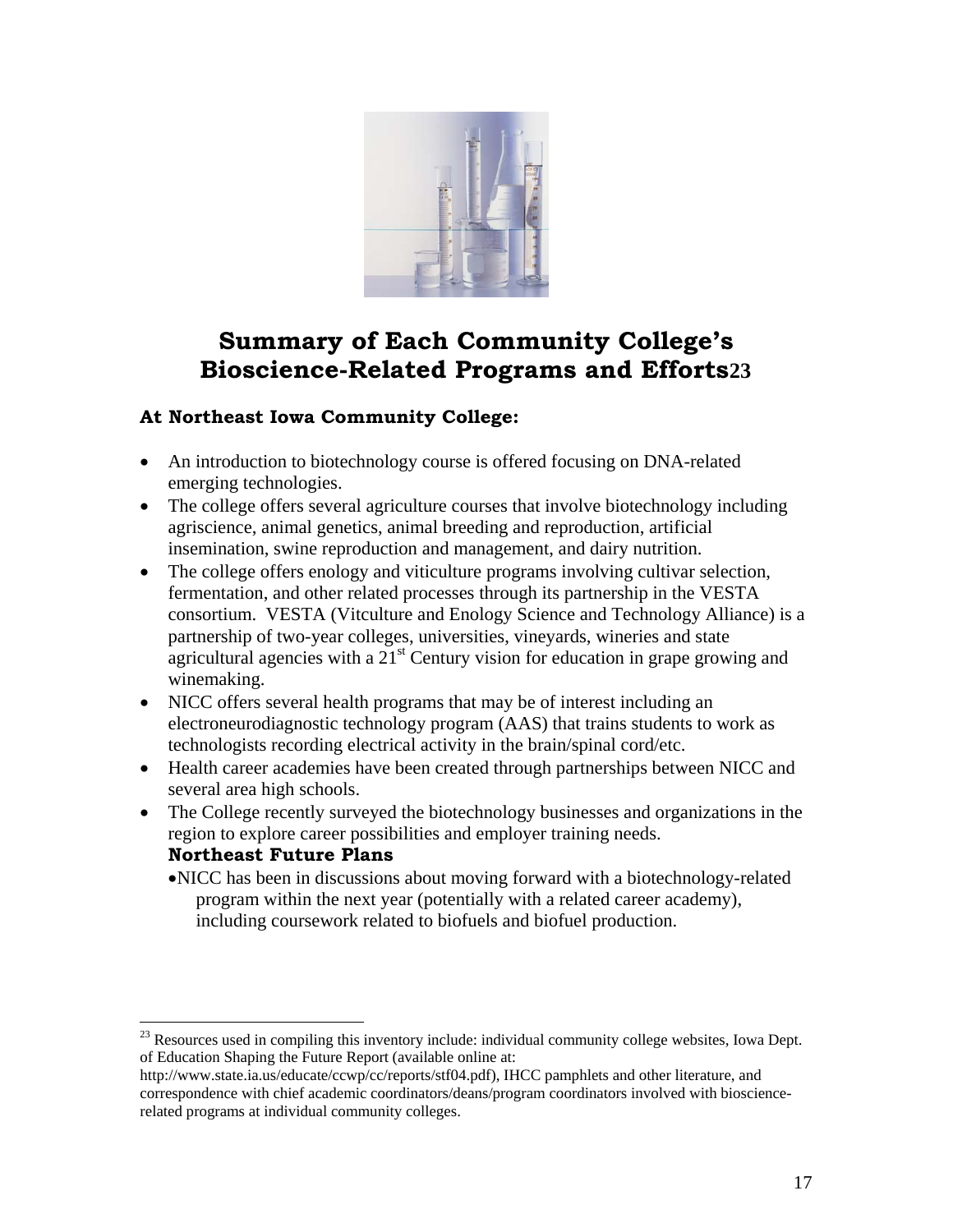#### **At North Iowa Area Community College:**

- For those students wishing to transfer to four-year bioscience programs, NIACC offers a strong biology curriculum.
- NIACC students may transfer into Indian Hills Community College's bioprocessing program or the medical laboratory technician program at Hawkeye Community College.
- NIACC's continuing education division is involved with training at the Golden Grain ethanol plant in Mason City and the Iowa Ethanol plant in Hanlontown with training focused on the improvement of plant operations and financial performance through the application of lean manufacturing processes and courses in plant and equipment maintenance.
- Strong K-12 partnerships are used to ensure that students receive a solid foundation in science before they enter college and that teachers are prepared to provide that background.
- NIACC is helping to prepare elementary school teachers for math and science instruction.
- The college participated in an NSF-funded project to strengthen math and science teacher preparation. During the 2005-2006 academic year, math and science faculty at NIACC will pilot a learning community that combines math and science instruction for elementary school teachers. The college also delivers college-level science courses at area high schools through its school partnership program.
- The agriculture curriculum includes bioscience applications such as embryo transfers in cattle, piloting genetically modified crops, the use of gene marker technology, and more. During the 2005-2006 academic year, the curriculum incorporated new bioscience exploratory labs (e.g. green fluorescent protein chromatography).
- The college's agriculture division recently co-sponsored several workshops with Iowa State University to expose producers and students to biotechnologies.

#### **North Iowa Area Future Plans**

• North Iowa plans include building off of its strengths in manufacturing technologies and biology by creating a bioprocessing technology specialization within its industrial technology AAS degree program. This program will be designed to support the needs of multiple local biotechnology manufacturing companies in the areas of ethanol production and animal pharmaceuticals. Students will take a core of courses in manufacturing fundamentals, such as manufacturing processes, fluid power, and electrical concepts, before taking courses in their emphasis area of bioprocessing technology. An industry expert will teach the bioprocessing component of the program.

### **At Iowa Lakes Community College:**

• A Biomass Energy Processing program began Fall 2005. The two-year program focuses on preparing technicians to successfully transition to work as a process operator at an ethanol plant.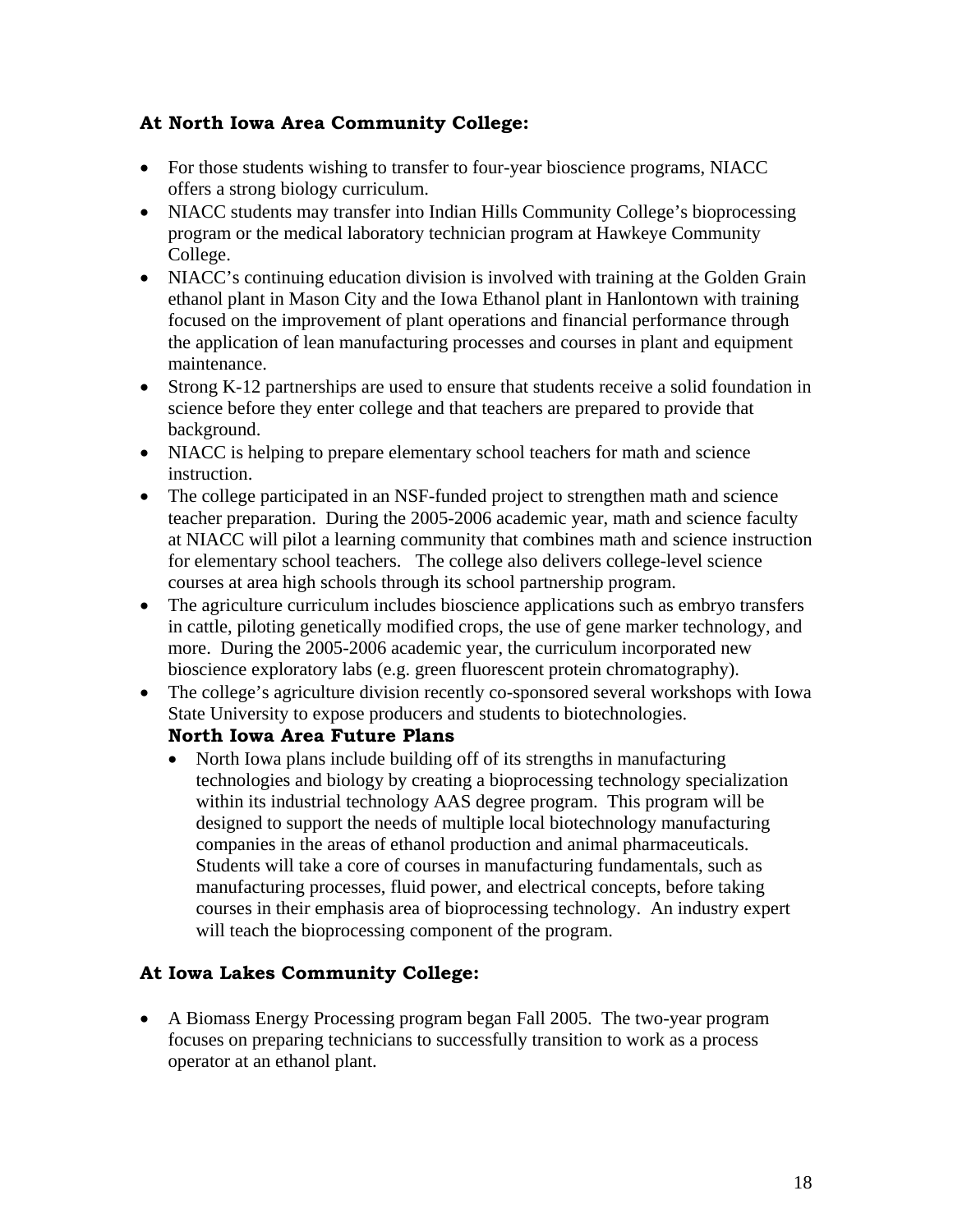- Students in the Emmetsburg-based program will be instructed to use the latest techniques for producing alternative fuels such as ethanol and soy diesel and the program may later be expanded to include other fuels such as methane and hydrogen.
- It is likely that instructors will be shared between industry and the biomass program.
- Career academy opportunities are being planned for on-campus delivery.
- A sustainable energy resources management program is a two-year career option program designed to train managers for renewable energy businesses and industries.
- NSF funding is being sought for the program to disseminate knowledge and create (re) training opportunities.
- Growth in enzyme technology is affecting agriprocessing and will need to be expanded in the future.
- Area industry professionals and educators met to identify a list of core academic and skill competencies important for technicians. Preliminary findings include: Awareness that a curriculum in biotechnology will require a **substantial science background**; that students will need to prepare for a career in the field **early**; and that **family awareness and support** of Biotechnology career opportunities are vital for sustained growth of the number of students continuing science and math education
- Non-credit courses are also being considered.

#### **Iowa Lakes Future Plans**

- The College will partner with Biotechnology Education Outreach Center to provide faculty training in this emerging area for secondary life and agriculture science instructors in Iowa and Minnesota.
- The College is awaiting final notification of a National Science Foundation Advanced Technology Education Grant designed to support collaborative Biotechnology curriculum development and dissemination. **Note: Iowa Lakes was notified on June 26, 2006, that the College had been awarded the grant.**
- The College will replicate the process used in the Bioscience Focus Group (April 2006) to develop industry specific skills matrixes through a series of industrydriven discussion forums.

### **At Northwest Iowa Community College:**

- Northwest offers transferable introductory chemistry and biology courses.
- The NCC Business and Industry Center, in partnership with the Iowa Corn Promotion Board, created the Ethanol Technical Servicing Project in 1996. The project works to expand the use of ethanol through educational activities.
- The college has offered training opportunities for area ethanol businesses on a caseby-case basis.
- Continuing education training is held annually for water and wastewater system operators.
- Northwest received a \$1.7 million Community-Based Job Training Grant from the Department of Labor to develop and deliver an education program to provide trained lab technicians for industry in the fields of life science, value added agriculture, and environmental protection. Industries to be served include: wastewater/water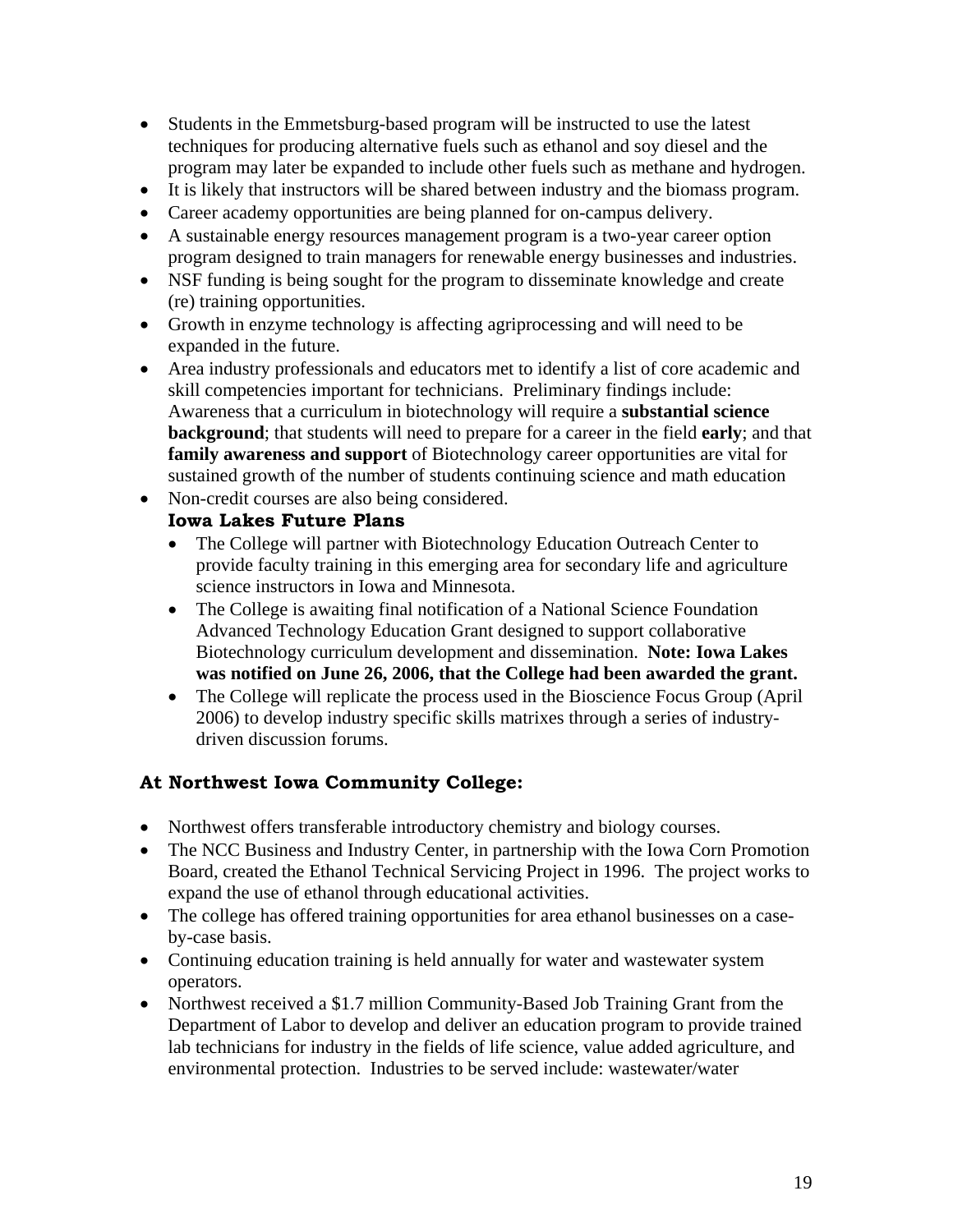treatment, animal pharmaceuticals, medical lab technician, animal genetics, food production, ethanol and biodiesel.

• The College's training grant is aimed at addressing the needs identified by multiple industries.

#### **Northwest Future Plans**

- The College is investigating offering a biotechnology credit program (probably a laboratory technician program with options for emphases in either medical or ethanol areas), but currently no bioscience programs or courses are available and planning for the new program is in its early stages. However, some general science courses (e.g. microbiology, biology, chemistry) have biotechnology or related units within them.
- In the future, NCC may partner with IHCC to offer continuing education courses to area ethanol companies.
- The College plans to work with four-year institutions (i.e. Iowa Regent Universities, Dordt College) in allowing students in the program to transfer credits into a Bachelor's degree related field.

#### **At Iowa Central Community College:**

- ICCC offers a Biotechnology Program and Biofuels Technology Program. Each of these programs are full two-year AAS degree programs.
- The Biotechnology Program focuses on GMP/GLP and analytical procedures.
- The Biofuels Program addresses two main facets of biofuels production; production operations and product analysis.
- The Biofuels Program was created with direct input from area industries such as West Central (biodiesel), Hawkeye Renewables (ethanol), and VeraSun (ethanol) and was specifically designed with industry needs in mind.
- The two programs have 17 to 18 students enrolled in them with enrollment evenly split between the two programs.
- ICCC has developed an "early bird" biotechnology course to be offered as a contracted course to area high schools. While not a career academy, the course is offered at seven partnering high schools to spur students' interest in biotechnology and raise awareness about emerging career opportunities.

### **Iowa Central Future Plans**

- ICCC is collaborating with the National Corn-to-Ethanol Research Center and ISU (and others) on a NSF-ATE grant to create a biofuels training consortium.
- ICCC is working with Storm Lake, Jefferson-Scranton, and Webster City on career academies.

#### **At Iowa Valley Community College District:**

• Created a "first in the State and one of the first in the nation" articulated A.S. college parallel-career option biotechnology program (AS) at Ellsworth Community College.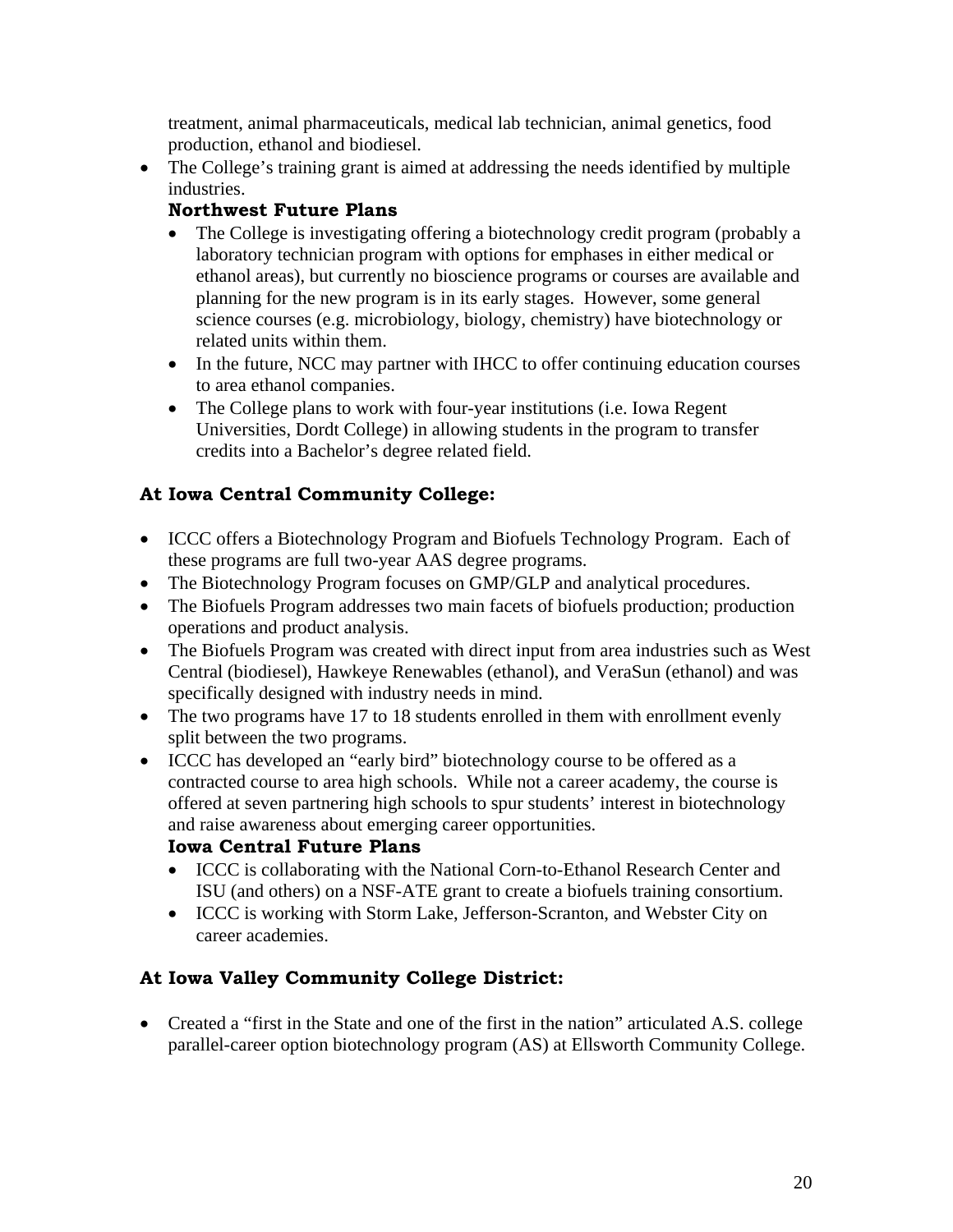- A one-year biotechnology practitioner diploma program is offered providing students with the option to transfer their credits into the two-year biotechnology or laboratory technology program.
- The practitioner program is designed to provide training for technicians in genetic engineering, monoclonal antibodies, tissue culture, enzymology, fermentation, and embryo transplants. The associate degree program has additional coursework and a total of 15 credits of supervised on-the-job training.
- Graduates of the AS degree program may transfer to Iowa State University and major in agronomy (with a biotechnology option) or veterinary medicine or transfer to similar programs at other colleges.
- IVCCD closely partners with local industries and students participate in internships with industries around the state.
- The College is working on creating new industry partnerships to meet the needs of the growing ethanol industry.
- The college has received 2 years of ACE funding towards building a Renewable Energy building.
- The college is looking into starting vocational courses in molecular biology, protein technologies, and ethanol production processes.
- NSF funds are being sought to expand the college's biotech program and its partnerships with K-12 institutions.
- A laboratory technology program is exposing students to opportunities in food technology, agriculture technology, pollution control technology, and chemical technology.
- Graduates of the program are expected to work as production technicians, research technicians, quality control technicians, pollution control technicians, technical service personnel, and related supervisory positions. Students are given the option of specializing in biotechnology, veterinary assistant, agriculture technology, chemical technology, and environmental technology.

### **Iowa Valley Future Plans**

- The college is in the process of articulating the AS program with UNI's biotechnology BA program.
- A Renewable Energy Technology track is being added for Fall 2006.

## **At Hawkeye Community College: Fall 2006**

- Has developed an associate degree program in biotechnology with both career and college parallel options. The program educates students about biotechnology fundamentals and broad-based industry-specific skills (e.g. courses in genetic engineering, polymerase chain reaction methods, bioinformatics, government regulations).
- Graduates will be prepared to work in the biotechnology industry as entry-level technicians in bioinformatics, biotechnology, and analytical protein chemistry or to transfer to baccalaureate programs in bioinformatics, biotechnology, and related fields in biology.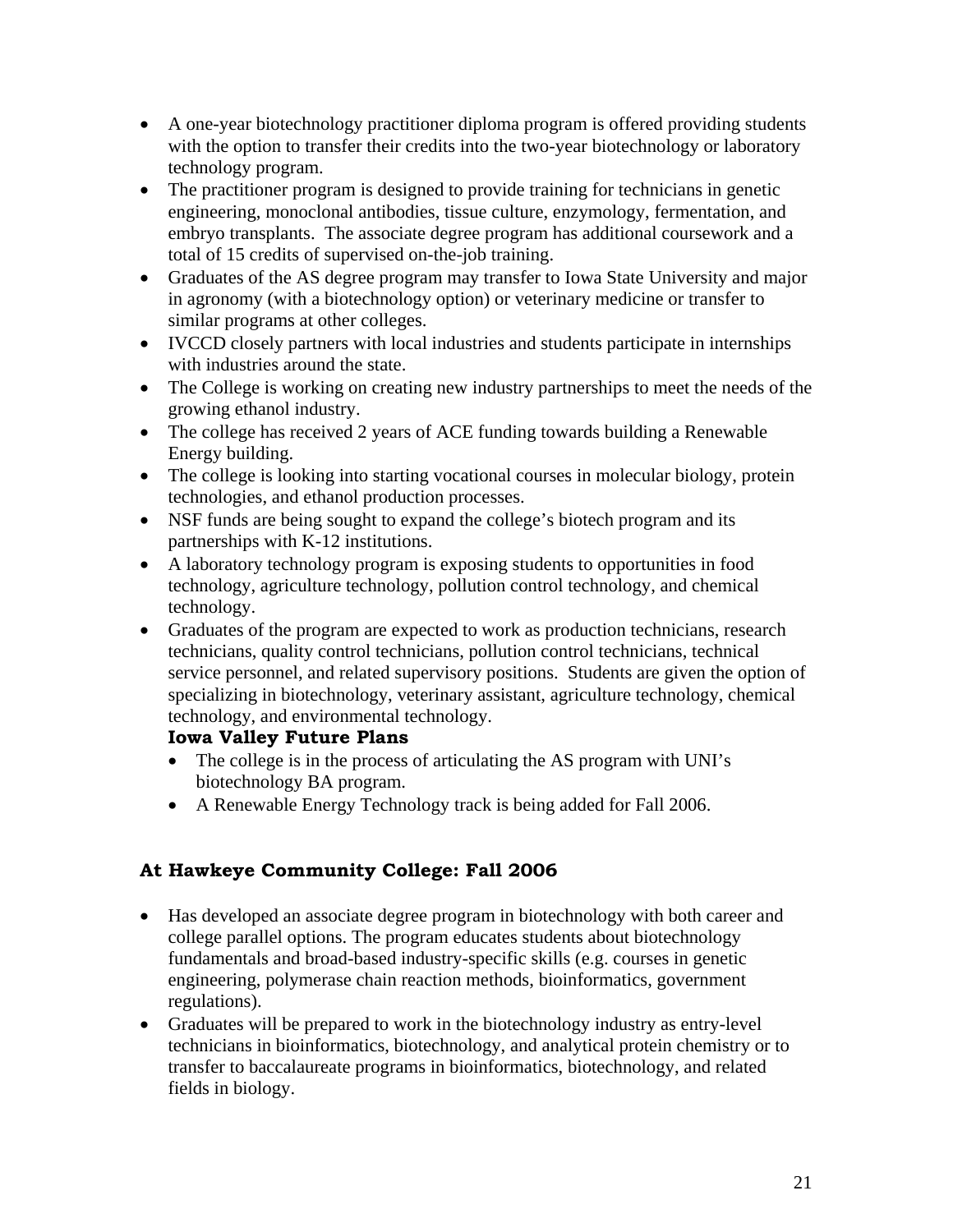- Students will grow microbial plant, animal and mammalian cells, recover their DNA and proteins, and analyze these macromolecules while following Good Manufacturing Practices (GMP, critical to pharmaceutical manufacturers).
- HCC is planning  $2+2$  tech. prep. programs (career academies) in biotechnology utilizing partnerships with area high schools located in Waterloo and potentially Cedar Falls.
- HCC is developing a 2+2 articulation agreement with UNI's biotechnology baccalaureate program, giving students the option of continuing their education in Cedar Falls.<sup>[24](#page-21-0)</sup> The goal is to create a seamless  $2+2+2$  arrangement as recommended by the Battelle report.
- HCC is planning to establish a technical assistance center at the Cedar Valley Tech Works (a facility that will research, produce and showcase biotech products such as soy-based industrial lubricants developed at UNI) that will provide specialized technical assistance to biotech-related businesses in the Cedar Valley and establish an interface with Tech Works' portal program to offer college services through "webinars." Once complete, the Tech Works facility is expected to hire some HCC biotech graduates and provide internship opportunities for high school and college students in the area. It was noted that continuing education courses and workforce development training would be offered at the facility as some college operations phase in over the next year.

#### **At Eastern Iowa Community College District:**

 $\overline{a}$ 

- The college partners with Mississippi Bend AEA and 20 high schools in the Eastern Iowa Agriculture Learning Cooperative.
- The cooperative facilitates program articulation and professional development for high school ag. teachers.
- Project Lead the Way, a pre-engineering program, has recently expanded to more high schools and several 2+2 career academies have been developed in areas such as health.
- An NSF Grant funded the NewVentures AgTech Initiative created to investigate emerging technologies and evaluate their potential for local commercialization. Collaborating with the NewVentures Initiative, a privately funded non-profit organization dedicated to accelerating the startup of tech-driven companies, the partners hope to make eastern Iowa a hub for innovation by connecting entrepreneurs with capital, markets, and business expertise.
- EICC has served as the home for the NSF-funded Advanced Technology Environmental Education Center (ATEEC) for the past 11 years.

<span id="page-21-0"></span> $24$  Students take introductory science courses at UNI to ensure they receive a complete sequence of freshman and sophomore science classes, increasing the likelihood of them graduating in four years.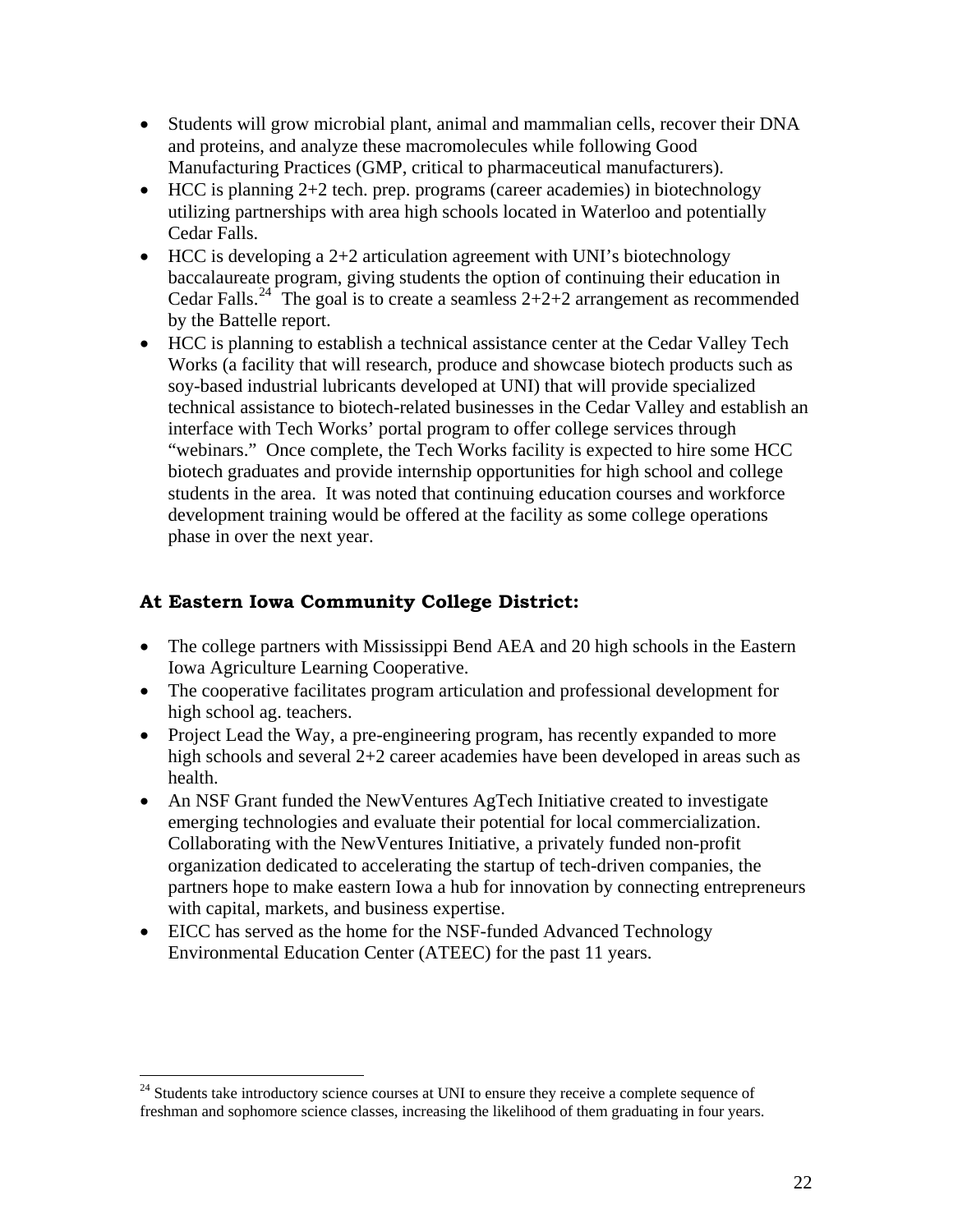#### **Eastern Iowa Future Plans**

- Investigating programs in biotechnology and bioprocessing.
- There are two proposals are in the works one with the National Science Foundation (NSF) for a biotechnology certificate program and the other as part of a Department of Labor proposal for a bioprocessing degree program.
- The certificate program would provide students with basic laboratory skills and some bioprocess control training.
- The AS degree program would provide bioprocessing skills needed by area industries such as GPC and Monsanto but would likely be more general (less fermentation-focused) than IHCC's program. If grant funding is received, the programs will likely be housed in the new 37,000 square foot John T. Blong Technology Center (home to a number of industry-oriented credit and noncredit classes and programs) in Davenport.
- EICCD is partnering with high schools to provide students additional opportunities.

## **At Kirkwood Community College:**

- Opted to train students seeking four-year degrees in biotechnology by offering a transfer program. Students completing the program transfer to four-year institutions with B.S. programs in biology with emphases in biotechnology.
- The transfer program was created eight years ago in collaboration with regional biotechnology and bioprocessing companies.
- Ongoing discussions with industry will lead to additional programs of study.
- Significant numbers of technicians trained in basic laboratory skills and more advanced techniques in forensics, medical, quality control, and biotechnology labs are increasingly needed by regional industry.
- Technicians trained to monitor and control bioprocesses (e.g. fermentation used in ethanol production) are in demand and the demand appears to significantly outstrip the current production rate of graduates in nearby programs such as the bioprocessing program at IHCC and the medical technology program at the University of Iowa.
- Multi-million dollar National Science Foundation grant to create and operate AgrowKnowledge, the National Center for Agriscience and Technology Education. The center is a national partnership of community colleges with business and industry, leading universities in agriculture education, secondary schools, and professional associations. AgrowKnowledge understands the increasing demand for high-tech careers in such areas as biotechnology, alternative energy production, precision agriculture, natural resource management, and nutritious food production. As a result, AgrowKnowledge partners better prepare students to use emerging technology.
- Kirkwood is the recipient of an NSF \$500,000 STEP grant to increase the number of students majoring in Science, Technology, Engineering, and mathematics (STEM). Partners include Kirkwood, public schools in the Cedar Rapids/Iowa City metro area, Grant Wood AEA, Women in Science and Engineering (WISE), and local industry. Grant activities are supporting the creation of seamless STEM pathways from high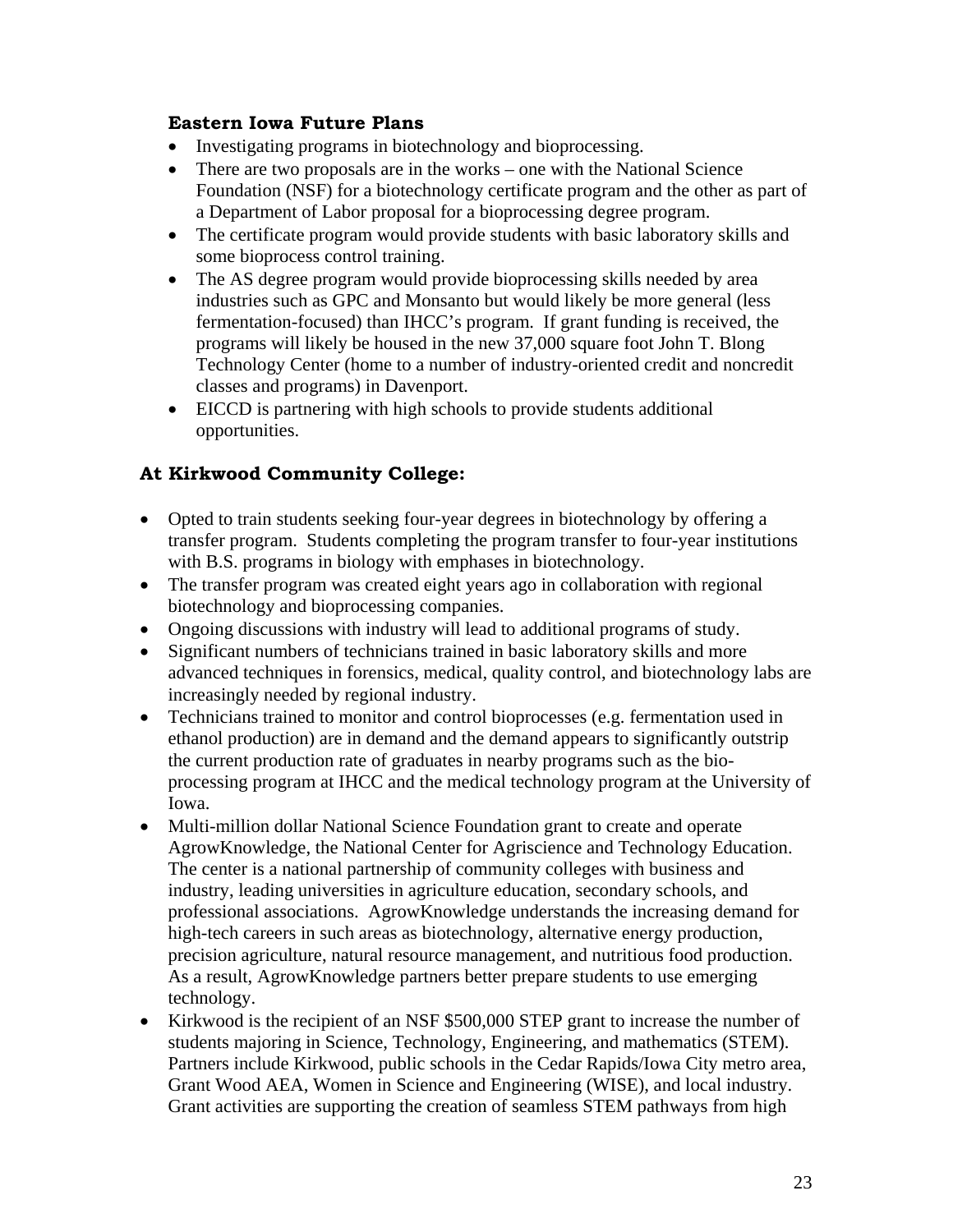schools to area colleges and universities. High schools will use Career Edge Academies to recruit, support, and motivate students to pursue STEM majors in college. Students will explore future career possibilities, academic programs, and personal characteristics needed for success. The program will also engage high school teachers in professional development opportunities. Five metro schools have joined in the discussions so far (with plans to create science academies by 2006- 2007), but the College expects additional schools to be added as supplemental funds become available.

• Career Edge Academies will compliment existing 2+2 programs in several applied science fields of study.

#### **Kirkwood Future Plans**

- New programs options will likely include crop genetics, animal genetics, fermentation, medical technology, forensics, and quality control and will be added to the existing core of science and agriculture courses.
- Future STEM academies may include biotechnology, engineering, pre-medical professional, environmental science, and forensic science. Dual Enrollment will be an option for students who wish to get early exposure to specific disciplines not currently part of the high school curriculum. Such courses may include microbiology, introduction to biotechnology, or Project Lead the Way preengineering courses. Other programs potentially of interest include environmental technology (college parallel), water quality and wastewater technology (career, articulated), various health programs (including career academies), and continuing education courses.

### **At Des Moines Area Community College:**

- Has partnered with its local area education agency, several area industries, any high schools, the University of Northern Iowa, and Iowa State University to expand opportunities for students in the growing biotech areas.
- DMACC offers an A.S. biotechnology program designed to prepare students to work as biotechnology technicians in research and development, quality control, and manufacturing.
- Students are prepared for careers requiring skills related to the genetic engineering of plants or microorganisms, gene therapy, DNA fingerprinting, vaccine development, or the production of food/drugs/consumer products.
- Internships are arranged in cooperation with employers who serve on the program's advisory committee).
- A 2+2 agreement with UNI's biotechnology B.A. program (and biology B.A. program) was recently completed and most credits are transferable to other four-year institutions such as ISU.
- DMACC is partnering with Indian Hills Community College and the Iowa Biotechnology Association in a Department of Labor grant.
- While the college has agreements with 52 area high schools for the delivery of college credit offerings, biotechnology is not among DMACC's eight 2+2 career advantage programs.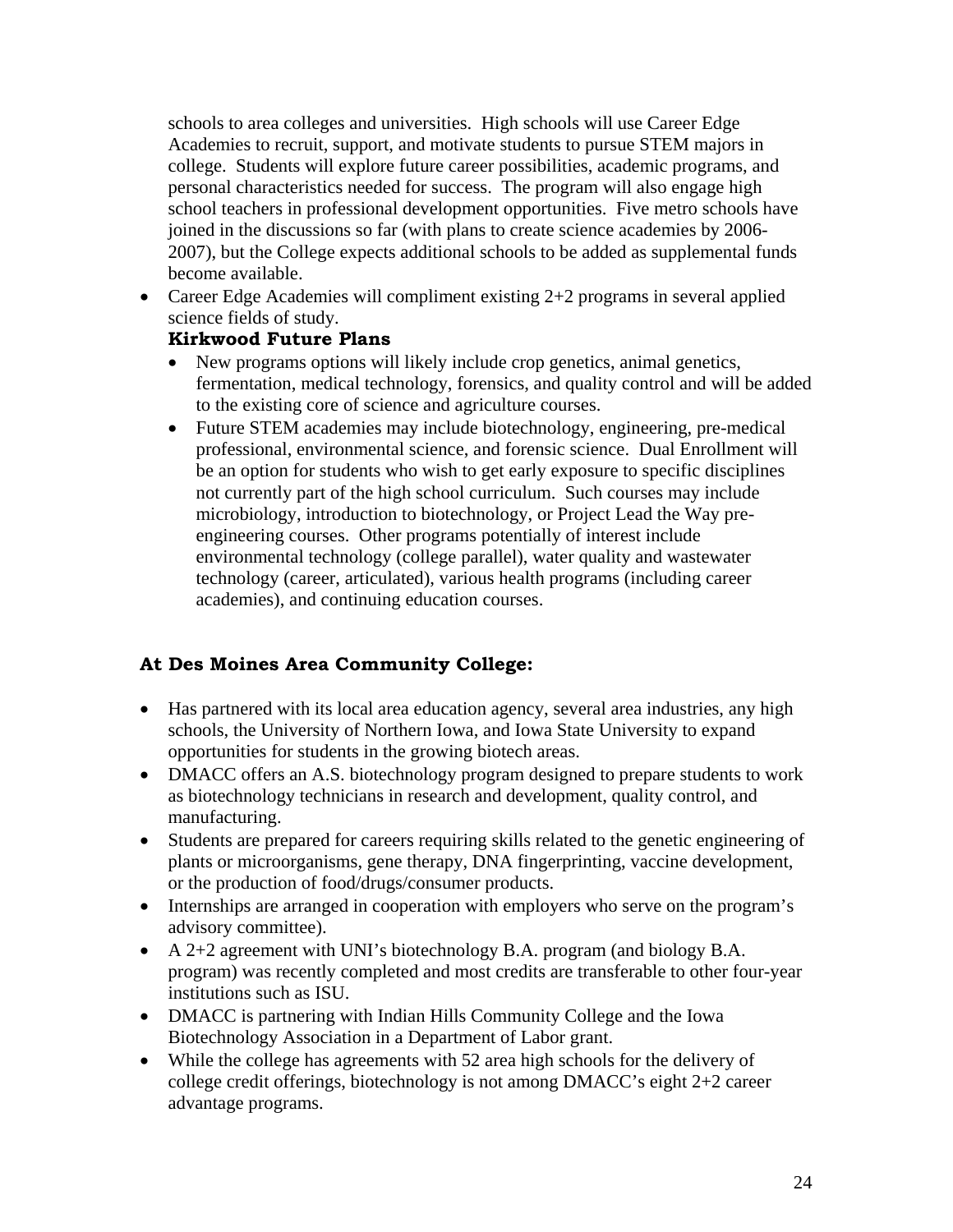- A pilot program for college credit courses in biotechnology are offered through a partnership between DMACC and East High School in hopes of drawing more minority students into the field of biotechnology.
- Project SEMI, in an effort to provide secondary education students in Iowa with biotechnology laboratory experiences (and recruit them into the sciences), offers a series of teacher leader workshops on topics such as horizontal gel electrophoresis to prepare teachers to use the Project SEMI lab and partners Integrated DNA Technologies and Pioneer Hi-bred have hosted similar workshops using their own curricula.
- A veterinary technology program is designed to train technicians to provide support for veterinarians and potentially biomedical researchers.

#### **DMACC Future Plans**

• A curriculum in the growing field of proteomics is being developed.

#### **At Western Iowa Tech Community College:**

- Developed a biotechnology program (AS) to train technicians needed in the areas of medicine, pharmaceuticals, environmental science, agriculture and forensics.
- Students are provided with a strong science background with basic courses in general biology, microbiology, general chemistry, and organic chemistry, and specialty courses in genomics, proteomics, and bioethics. While the program is academic in orientation, students learn technical skills such as how to use lab equipment, perform tests, prepare media/reagents, calibrate/maintain equipment, maintain documentation on lab protocols/procedures, collect/analyze/report data, and perform laboratory tasks related to DNA technology and protein chemistry.
- The college has applied for approximately \$400,000 in federal funds for bioscience lab equipment and recently received a \$49,000 grant for a DNA genetic sequencer.
- A summer biotech institute was held in early June 2005 for high school girls who have finished a year of high school biology and chemistry. Participants gained experience in DNA extraction and fingerprinting, bacterial transformation, polymerase chain reaction, protein purification and analysis, and bioinformatics. A Gender Equity Grant from the Iowa Department of Education funded the program.
- WITCC offers an A.A.S. biomedical equipment technology career program in which students are trained to interpret schematics and wiring diagrams of electronic equipment used in hospitals.

#### **Western Iowa Tech Future Plans**

• WITCC is currently developing a 2+2 agreement between its biotechnology AS program and UNI's four-year biotechnology program. The college is also developing partnerships with area high schools to offer college credit courses to their students.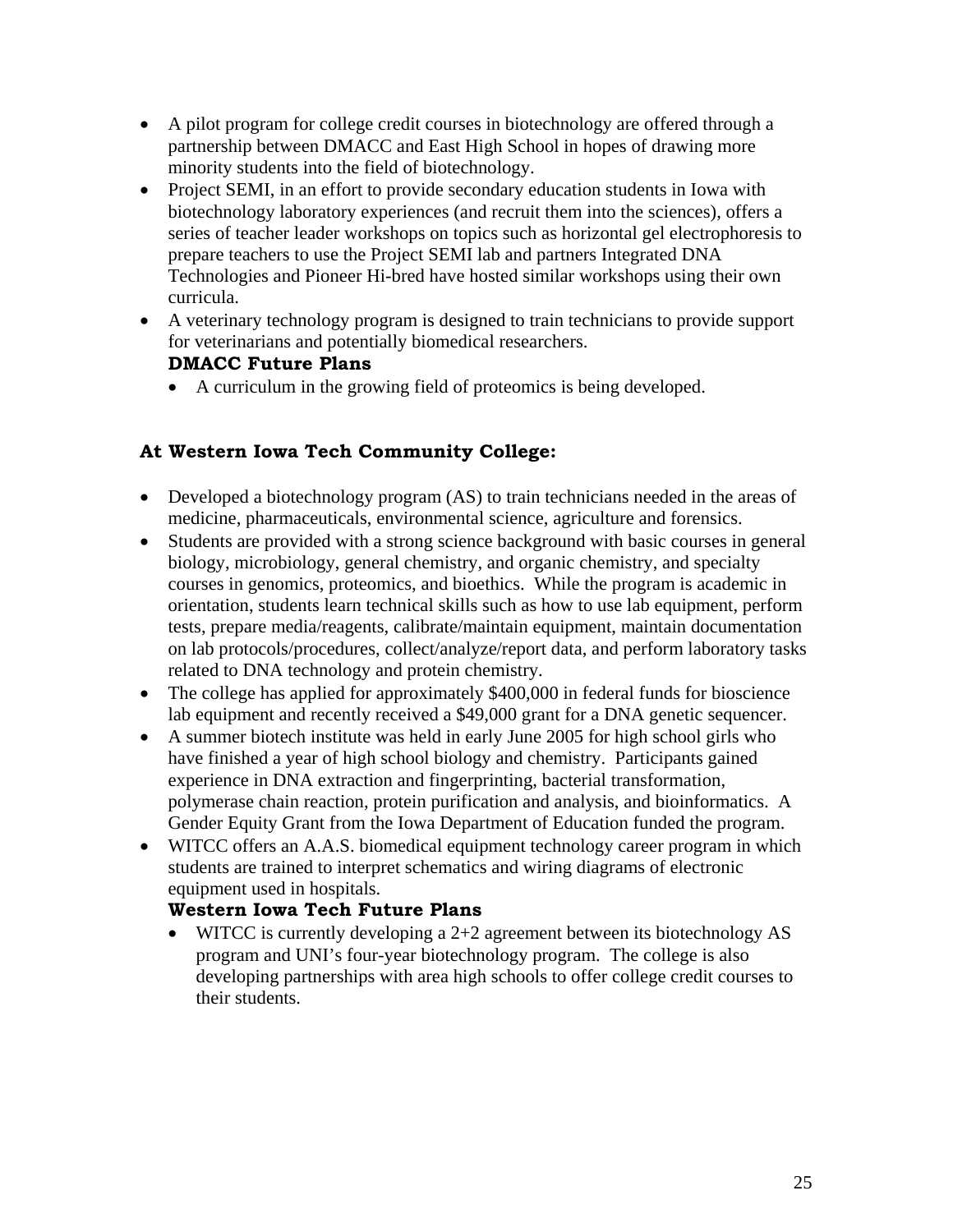#### **At Iowa Western Community College:**

- Biological sciences and chemistry AA programs. Students completing the programs are expected to transfer their credits to similar life sciences programs at four-year institutions.
- The curricula consist primarily of biology, chemistry, anatomy/physiology, physics and math courses (i.e. not career-oriented technical courses).
- A microbiology transfer (AA) program is also offered providing students with the opportunity to take their first two years of a four-year microbiology program at IWCC before transferring to Iowa State University.

#### **At Southwestern Community College:**

- Chemistry, biology, a course in biotechnology, math and other bioscience-related courses are offered, but SWCC currently does not have any bioscience/biotechnology program.
- SWCC has made investments in science facilities to support courses in chemistry and biology but this was done primarily to enhance required courses for the nursing program.

### **At Indian Hills Community College:**

- The college offers an articulated bioprocess technology degree (AS) program (career option and college parallel) and a 21-month ethanol plant technician (AAS) program.
- The bioprocess technology program teaches students to apply scientific principles and technical skills in support of biosynthesis and fermentation in research and industrial settings.
- 8-12 students graduate annually with greater than 95% finding employment with local biotech companies.
- The ethanol plant technician program focuses on ethanol fermentation and distillation processes with instruction in electronics, process control, lab techniques, digital fundamentals, and high-level equipment maintenance and analysis.
- IHCC offers a 21-credit hour process control certificate program which is closely linked to the bioprocess technology degree program.
- The college operates the Iowa Bioprocess Training Center near Eddyville and closely partners with several area bioscience companies and related industries.
- Utilizing a grant from the National Science Foundation and in cooperation with Iowa State University, IHCC has developed a mobile virtual reality computer system to assist in instructing students about fermentation and other industrial processes.
- During the school year, the faculty host a number of public school field trips and Iowa BioDevelopment team members has provided supplies to 15 area middle and high schools to conduct presentations on corn milling, DNA extraction, fermentation (using the virtual reality system or  $CO<sub>2</sub>$  probes), and biotechnology career opportunities.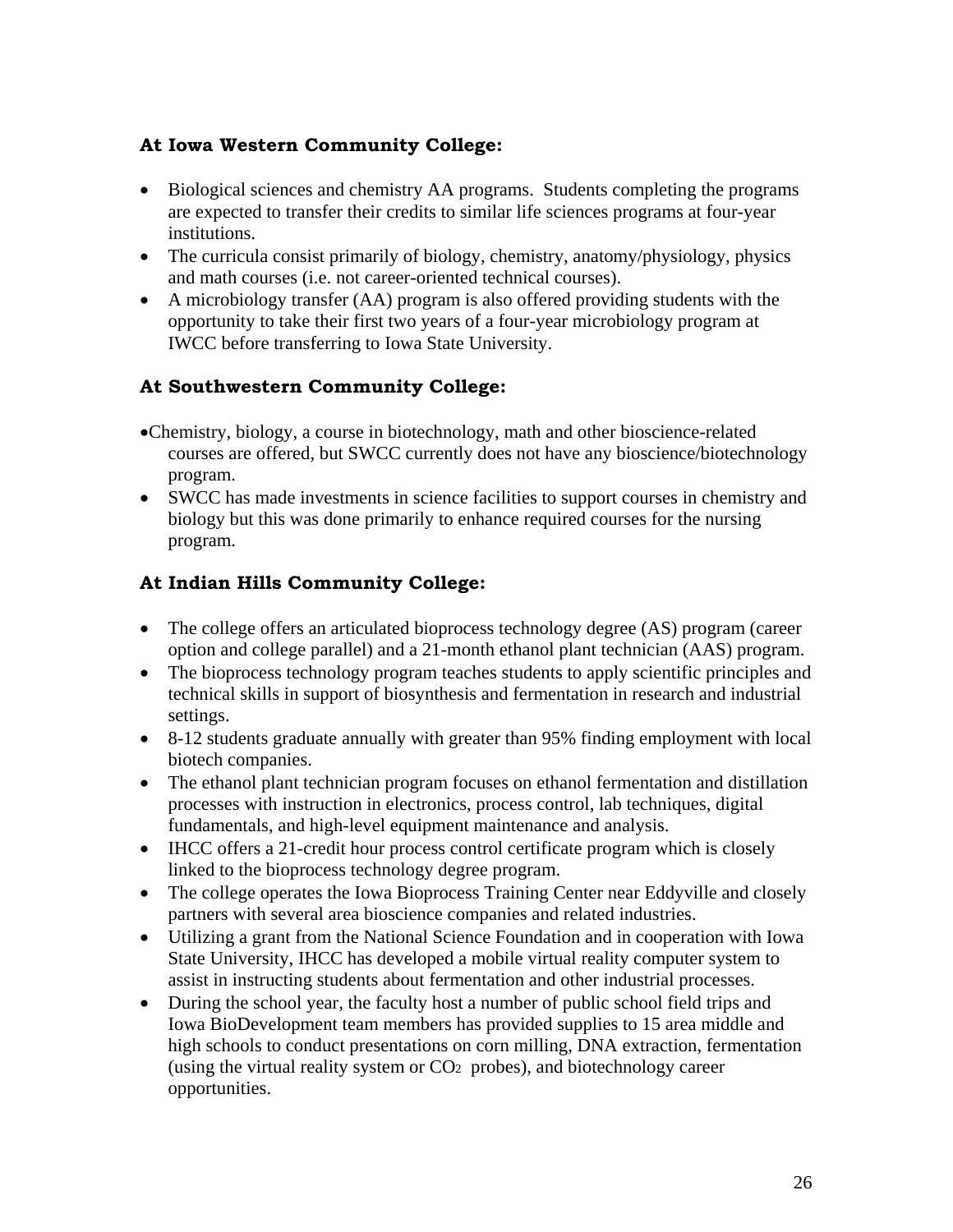- IHCC's biotechnology programs are partially funded by a grant (one of only five awarded in the country) from the U.S. Department of Labor to develop new curriculum and training models for biotech workers. The college completed a statewide workforce training needs assessment of 50 biotechnology/bioprocessing companies in Iowa (funded by Iowa Department of Economic Development) in 2005 with the goal of using the data to expand training options throughout the state by offering its bioprocess technician program to other community colleges as a "shared" program.
- Currently, the college is seeking funding from business and industry through Accelerated Career Education programs to further build its career and technologybased programs. It is also seeking additional federal funding to build new programs in bioprocessing (biomanufacturing) technologies utilizing fermentation, cell culture, and other associated processes) and biocatalysts with the goal of being the state's premier biotechnology/bioprocessing workforce development institution.
- Through the Iowa BioDevelopment outreach program, IHCC provides statewide biotech and value added agriculture industries with affordable access to customized needs assessments and training programs. The non-credit programs (awarding continuing education units) include the industrial biotechnology continuing education program and a number of workshops ranging from a half day to five days. The workshops cover a range of topics including enzymes, introduction to molecular biology, ion-exchange chromatography, and much more. Technical assistance is offered to small and start-up companies to conduct research in their pilot facility. Iowa BioDevelopment has been designated as a National Center for Excellence in Biotechnology Workforce Training by the Department of Labor.

#### **Indian Hills Future Plans**

• Future presentations by Iowa BioDevelopment could include topics such as the making of biodiesel, corn chemistry, DNA forensics, and more.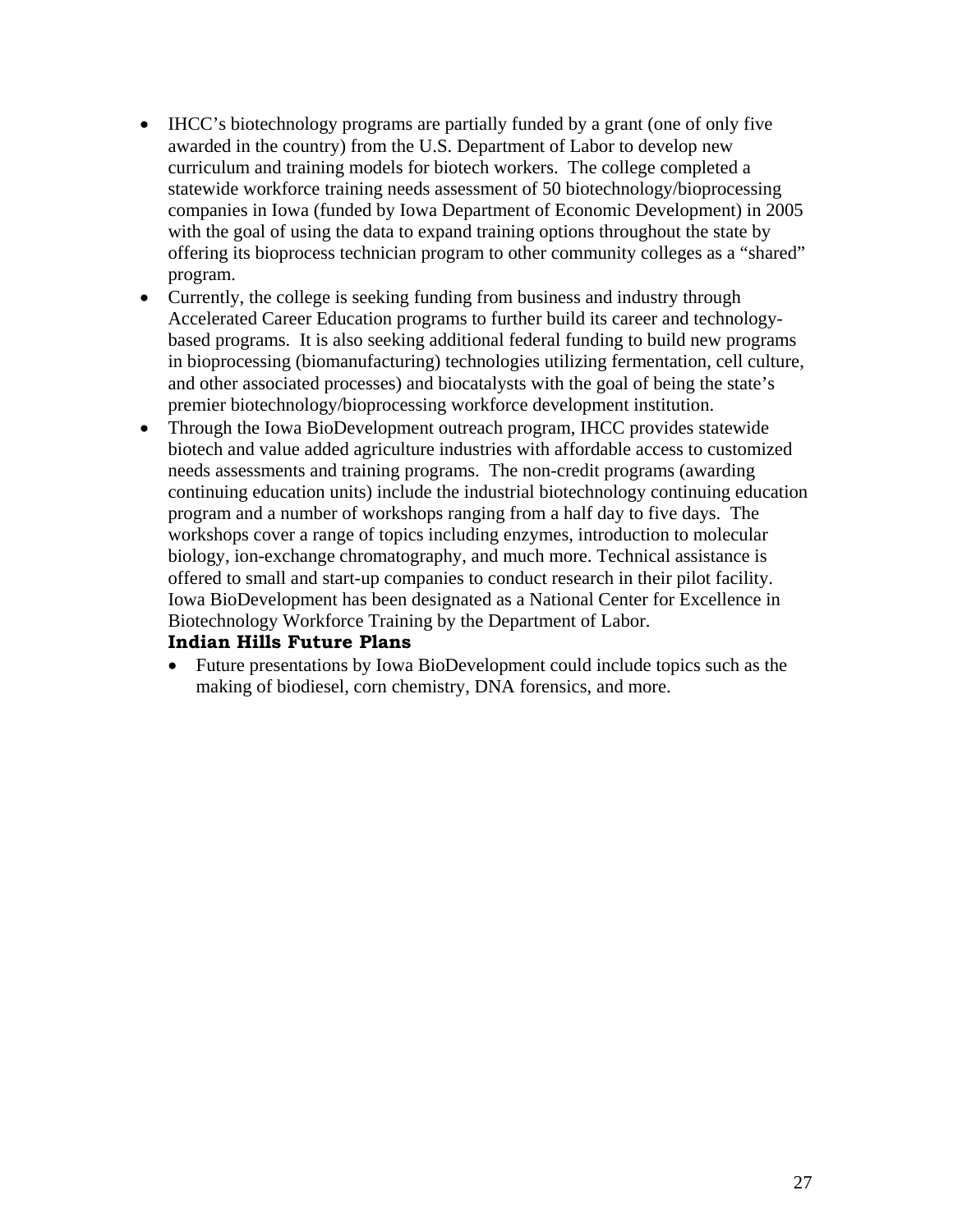#### **At Southeastern Community College:**

- Southeastern provides a biological science curriculum (including chemistry, organic chemistry, biology and microbiology courses) for AA students and allows emphases in biotechnology, clinical lab science, botany, microbiology, and zoology.
- SCC provides a biomedical option with its two-year electronics technology program.
- Transfer plans exist to provide students the option to further their studies at Iowa State University (BS industrial technology program), University of Northern Iowa (BA technology management), or Western Illinois University (BS manufacturing engineering technology).
- Southeastern Community College and Carl Sandburg Community College have a reciprocal agreement to permit Iowa students to attend classes at Carl Sandburg and Illinois students to attend courses at SCC at in-district, resident tuition rates allowing SCC students access to several radiological technology programs (with focus areas of magnetic resonance imaging, CT, and diagnostic medical sonography).

#### **Southeastern Future Plans**

• SCC is considering developing any new bioscience programs in partnership with IHCC. Such an arrangement would allow SCC students to take part in IHCC biotechnology-related programs.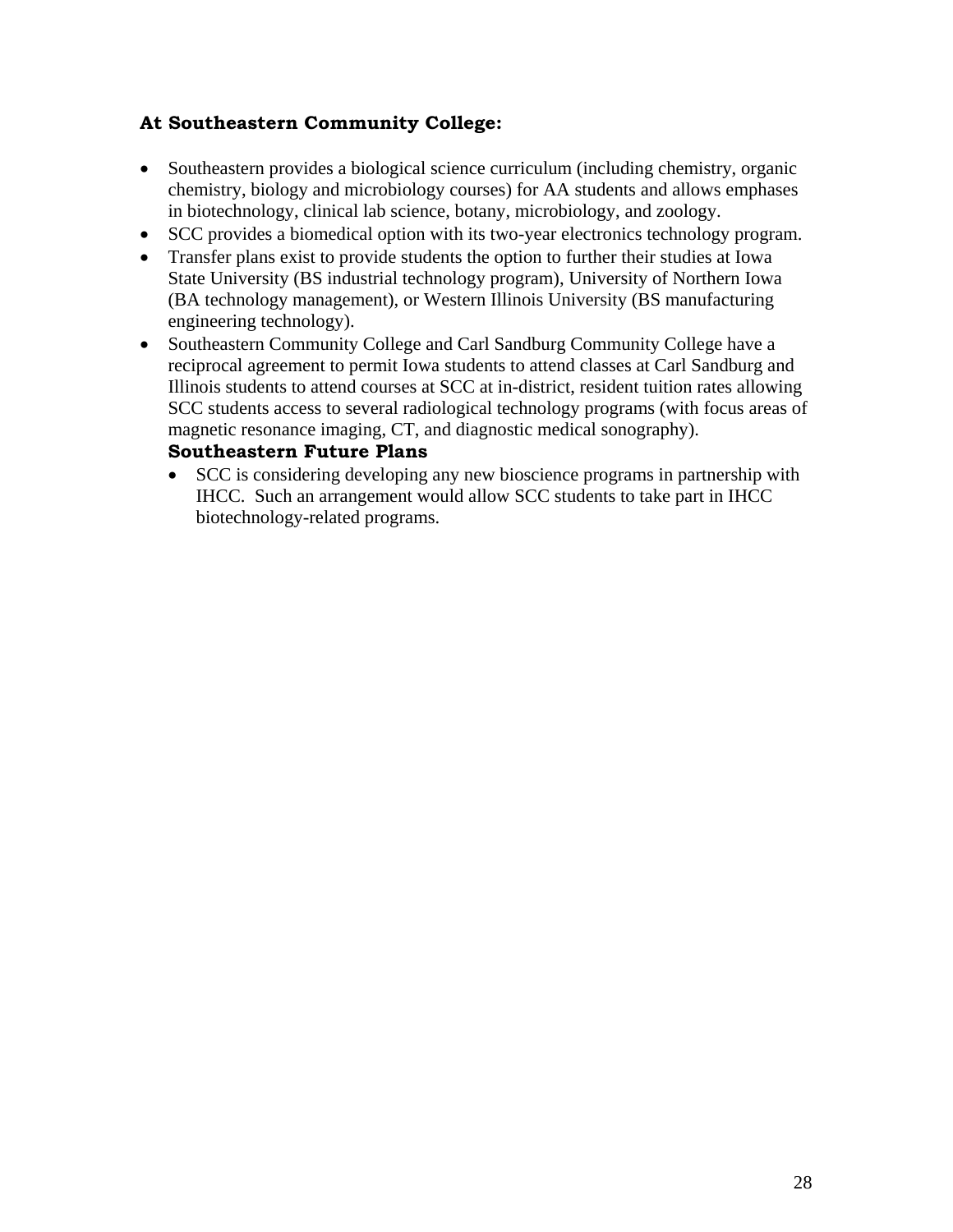

# **Community College Faculty Involved In Bioscience Education**

 While instructors in bioscience fields are in high demand (especially in technical areas), Iowa's community colleges have been able to attract talented faculty, often with doctorate degrees. The following are brief biographies of some of the college faculty involved in bioscience instruction at the community colleges.

**Photos have been included where available.** 



 **Brian Albrecht** 

**Brian Albrecht,** Chair of the Lab Technician Program at Northwest Iowa Community College, earned a M.A.T. in Science Education, a B.A. in Biochemistry, and a B.S. in Exercise Science from the University of Iowa and has been a faculty member at NCC since 1999. Before starting at NCC, he worked for a number of years as a research assistant at the University's Diabetes-Endocrinology Research Center. Albrecht also has worked on projects with the University's Department of Biochemistry and the University's Water Treatment Plant.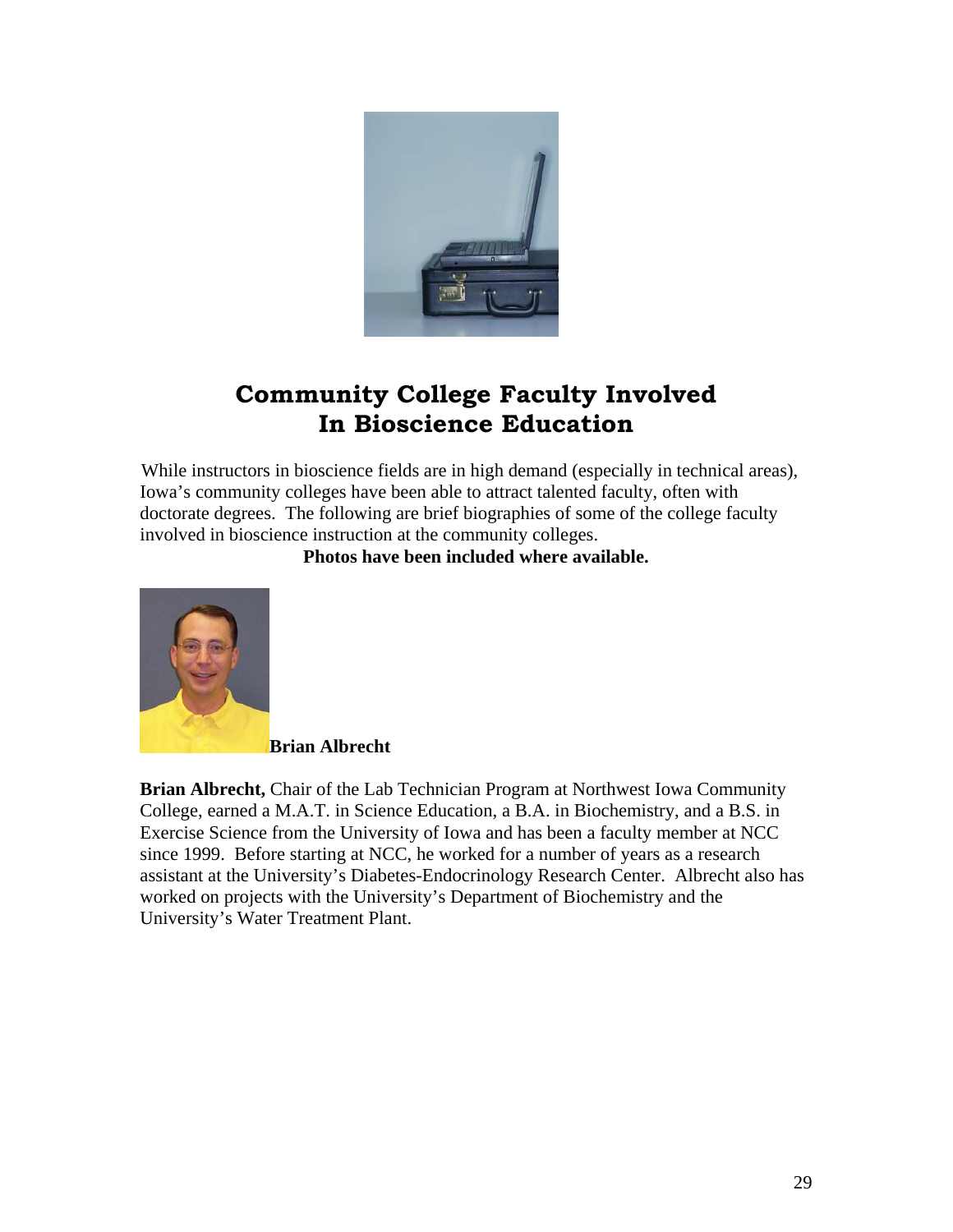

 **Jane Bradley** 

**Jane Bradley**, Chair of the Biotechnology Program at DMACC, is a Ph.D. candidate at Texas A & M University and has done graduate work in Biochemistry and Biophysics at the University of Oklahoma. She began her post-secondary education at Seminole Junior College in Oklahoma where she received her A.S. Bradley has previously worked as a biology instructor at Seminole State College in Oklahoma and as a lab manager at the Oklahoma State University College of Veterinary Medicine.

**Chuck Crabtree**, Director of Iowa Biodevelopment at IHCC, earned his master's degree in Environmental Toxicology from Clemson University, Clemson, South Carolina. Crabtree's previous work experience (Texas Tech University) has primarily dealt with the effects of agricultural activities on environmental systems.

**Dr. Dilip Dias**, biotechnology instructor at Ellsworth Community College (IVCCD), is from Sri Lanka where he received a BS degree in agriculture from the University of Peradeniya, Sri Lanka. He came to the United States in 1985 and attended the University of Houston where he received his Masters degree. He continued his education at Texas A & M University and earned his Doctorate in Plant Physiology and Plant Biotechnology. He later worked as a scientist studying how plants tolerate drought stress before moving to Iowa in 1996 to take a position with Garst Seed Co. Dr. Dias joined the Ellsworth Community College faculty in December 2004.

**Dr. Patrick Galliart**, chair of the Natural Science Division and instructor of biological sciences at NIACC earned his M.S. and Ph.D in Zoology at Iowa State University. Since 1993, he has taught biological science courses at the college. Dr. Galliart has authored several scientific papers on insect behavioral ecology in peer-reviewed journals, instructor's manuals for anatomy and physiology textbooks, and a laboratory manual for anatomy and physiology labs.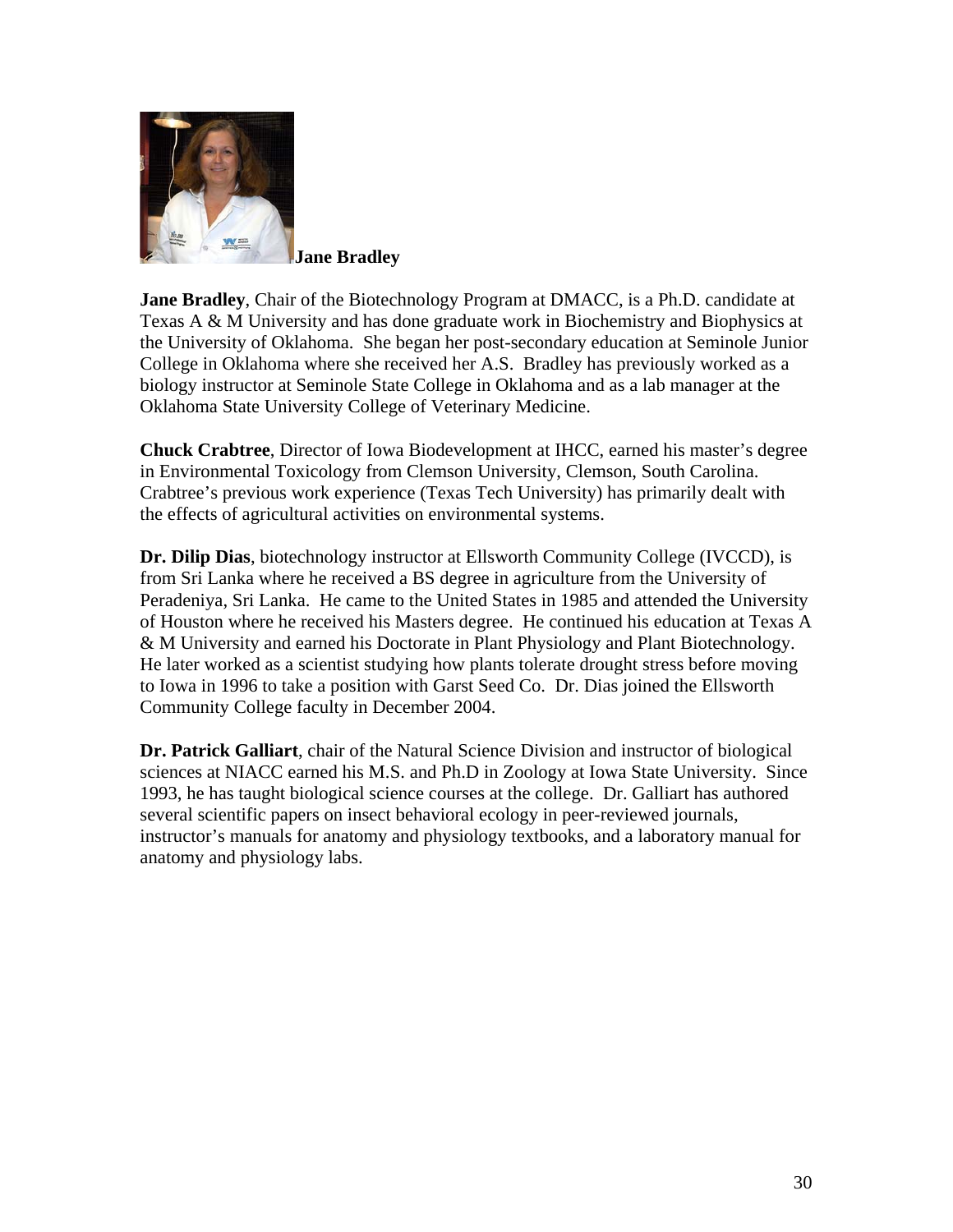Dr. Donald Heck, Program Coordinator for the Biotechnology and Biofuels Technology programs at Iowa Central Community College, earned his Ph.D. in Pharmacology from the University of Nebraska Medical Center. He also has completed postdoctoral research in the Department of Biochemistry, Biophysics and Molecular Biology at Iowa State University. He has taught and teaches a variety of biology, biochemistry, cellular biology and molecular genetics courses for Iowa State and Iowa Central. Since his start at Iowa Central in 2005, Dr. Heck has had close involvement with area industries, especially the biofuels industries, in custom-tailoring a degree program that trains students with the specific skills and expertise to work in the biotech and biofuels arenas. In addition to his teaching experience, he has numerous conference presentations as well as publications to his credit, which include refereed articles, book chapters, and abstracts.



 **Le Shawn Howard** 

**Le Shawn Howard**, Business and Industry Trainer, Lab Technician Bioscience/Biotechnology Careers at Northwest Iowa Community College, earned her B.S. degree in Chemistry and Biology from the College of the Ozarks in 1997. Her industry experience includes quality control/assurance in dietary supplements and food manufacturing, qualitative and quantitative chemical and microbial analyses, research and development, method development, and laboratory safety coordinator.



**Nihal Kassieh**

**Nihal Kassieh**, Bioscience Instructor at Northwest Iowa Community College, earned her B.S. degree in chemistry from Gardner-Webb University in 2002 and is a masters candidate at Iowa State University in bio-analytical chemistry and chemical education. She ran chemistry labs at Gardner-Webb University as well as served as a teaching assistant and adjunct instructor in chemistry at Iowa State University.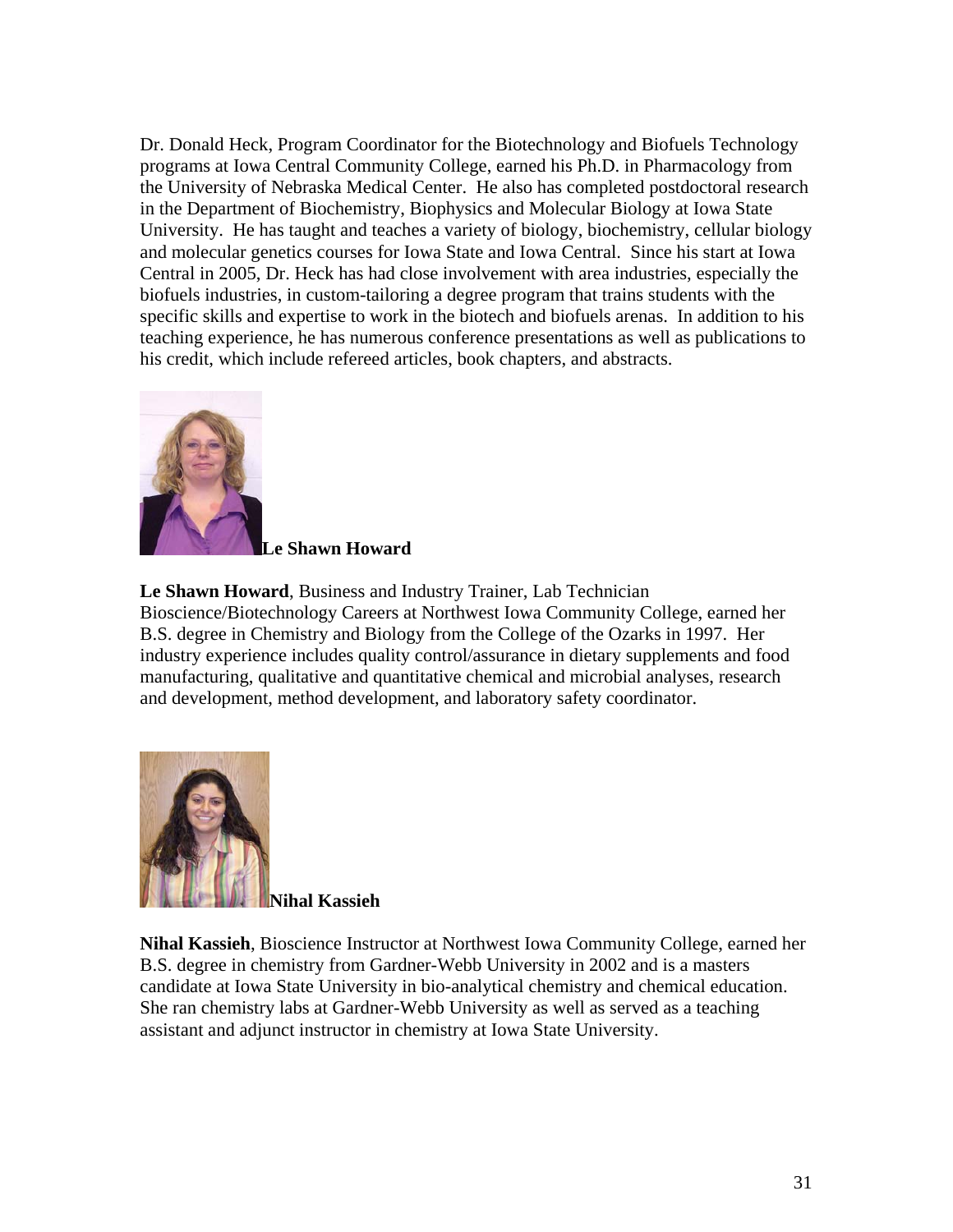

 **Dr. Suzanne Keller**

**Dr. Suzanne Keller**, Project Assistant of Iowa BioDevelopment at Indian Hills, earned her doctorate in Microbiology from the University of Texas Health Science Center at San Antonio, San Antonio, Texas. Keller's previous work focused on pathogenic yeast and telomere regulatory proteins.

**Dr. Paul Mayes**, Department Coordinator of Science and Math at Muscatine Community College (EICCD), earned his Ph.D. in higher education and zoology from the University of Iowa in 1992. He has been involved with biotechnology education and staff development for middle and high school teachers since 1993. Dr. Mayes has also served as an instructor for Project BIO and Iowa State University's Biotechnology Program (including outreach efforts such as professional development for K-12 teachers).

**Dr. Kamali Muthukrishnan**, Department Chair of Science at WITCC, earned her Ph.D. in Bioscience from the Indian Institute of Technology in Madras, India in 1980. She received postdoctoral training at the University of Texas M. D. Anderson Cancer Center and University of Texas Medical School in Houston, Texas. She had also worked as the equipment coordinator for the Department of Biochemistry and Cell Biology at Rice University in Houston, Texas and with the University of Texas Southwestern Medical Center in Dallas, Texas. Dr. Muthukrishnan has been a faculty member with WITCC since 1998.



**Eric Olson** 

**Eric Olson,** Instructor Bioprocess Technology and Ethanol Technician programs at IHCC, earned his B.S. in Biology with an emphasis in molecular biology at Northwest Missouri State University in Maryville, MO. Prior to teaching Olson worked for approximately 9 years at Fort Dodge Animal Health in R&D, SOP development, technician training, and bio-manufacturing. Olson was instrumental in the development of veterinary vaccines using bioreactors, microcarriers, and mammalian tissue culture.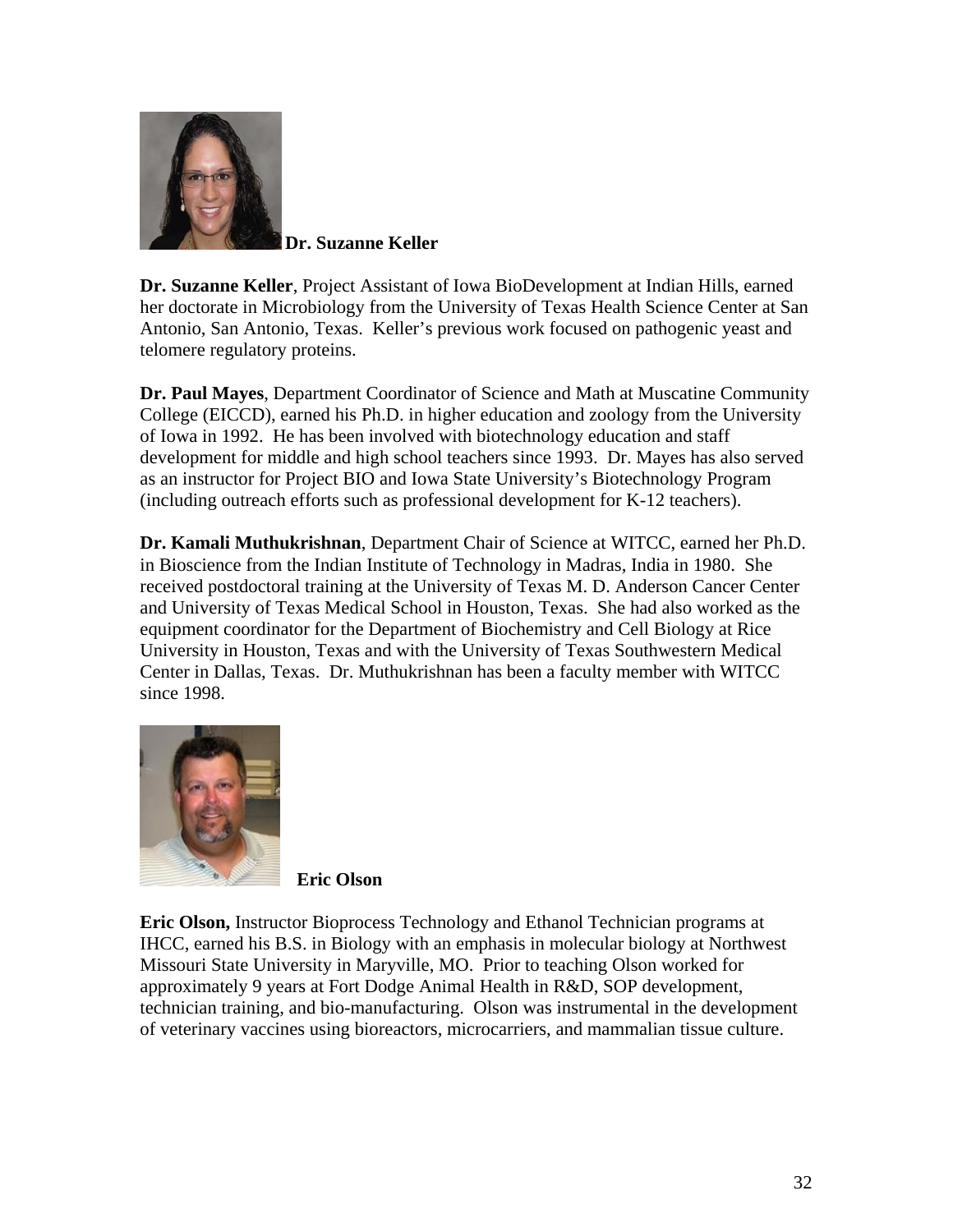

**Janet Paulson**

**Janet Paulson**, Project Coordinator of Iowa BioDevelopment at IHCC, earned her B.S. degree in Food Technology with an emphasis in science from Iowa State University, Ames, Iowa. Prior to this position, Paulson worked for Cargill for about 10 years in quality control and research and development. Projects she has worked on included training lab personnel for a Cargill citric acid plant start-up in Brazil and helping with the piloting and plant start up of neutraceutical product for Cargill (glusosamine hydrochloride).

**Dr. Greg Romig**, Instructor in Biology at WITCC, earned his D.A. (Doctor of Arts) in Biology from the University of North Dakota. His previous teaching experience was at the Minnesota Academy of Mathematics and Science in Winona, Minnesota. At WITCC, Dr. Romig teaches Nutrition, Anatomy and Physiology, and Genetics.



**Dr. Renee Romig**

**Dr. Renee Romig**, Instructor of Chemistry and Biology at WITCC, earned her Ph.D. from the University of Nebraska Medical Center where she was a student at the Eppley Cancer Research Training Program in the Department of Biochemistry and Molecular Biology. She has over five years of high school and college teaching experience and has been teaching at WITCC since the fall of 2000. Prior to 2000, Romig taught at the Minnesota Academy of Mathematics and Science in Winona, Minnesota where she served as the Biochemistry instructor and later Director of Academics and Student Affairs. At WITCC, she teaches Nutrition, Organic Chemistry, Biochemistry, Biotech I (Genomics), Biotech II (Proteomics), and Issues in Biotechnology.